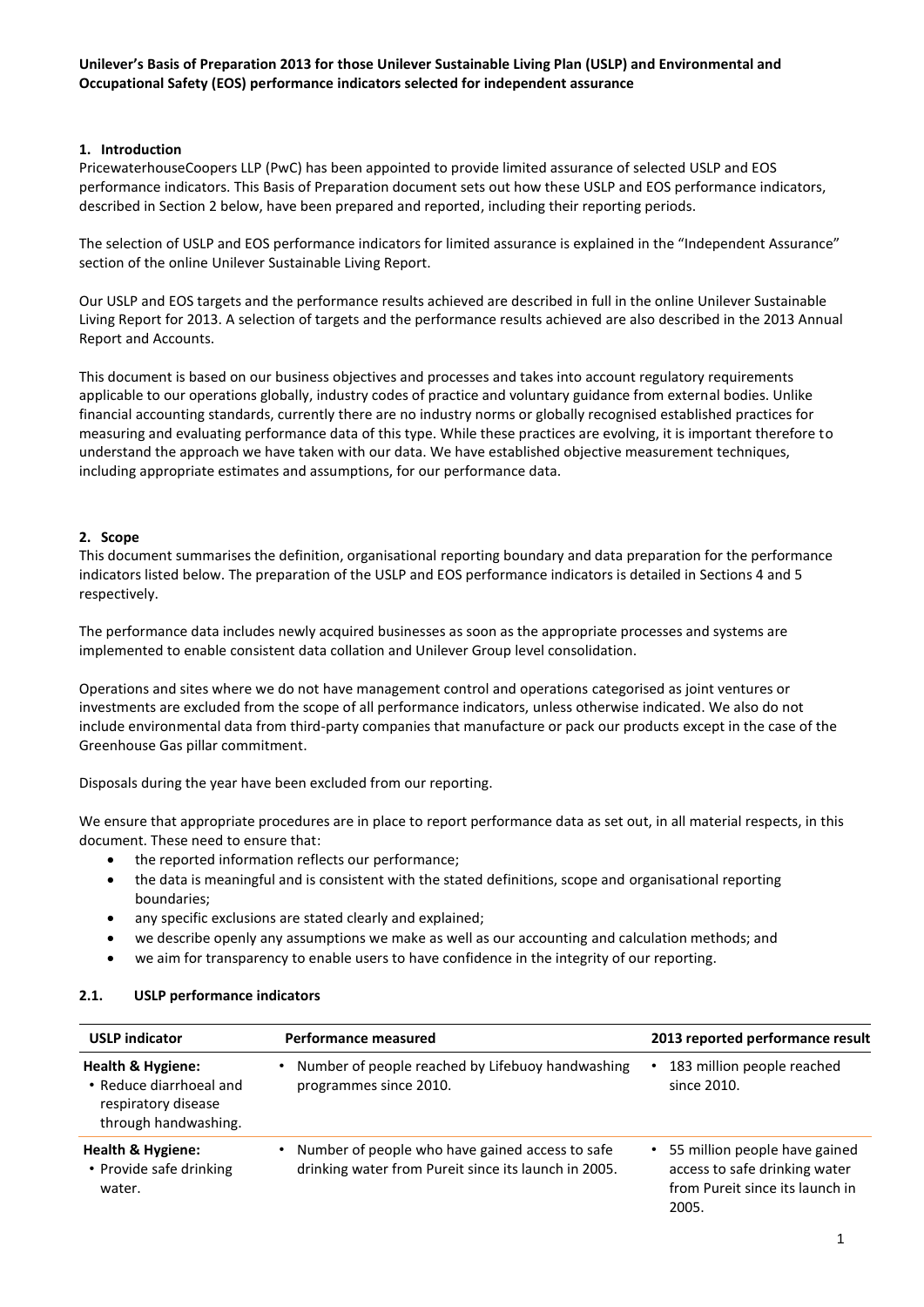| <b>USLP</b> indicator                                                                                                                           | <b>Performance measured</b>                                                                                                                                                                                                                                                                        | 2013 reported performance result                                                                                                                                                                                                |  |
|-------------------------------------------------------------------------------------------------------------------------------------------------|----------------------------------------------------------------------------------------------------------------------------------------------------------------------------------------------------------------------------------------------------------------------------------------------------|---------------------------------------------------------------------------------------------------------------------------------------------------------------------------------------------------------------------------------|--|
| <b>Nutrition (pillar</b><br>commitment):<br>Helping people to achieve<br>healthier diets.                                                       | The percentage of sales volume of Unilever food and<br>٠<br>refreshment products meeting the criteria for highest<br>nutritional standards based on globally recognised<br>dietary guidelines, at the end of September 2013.                                                                       | 31% of our portfolio by volume<br>٠<br>met criteria for highest<br>nutritional standards based on<br>globally recognised dietary<br>guidelines.                                                                                 |  |
| <b>Greenhouse gases (GHG)</b><br>(pillar commitment):<br>Halve the greenhouse gas<br>impact of our products<br>across the lifecycle by<br>2020. | The percentage change in the Unilever greenhouse gas •<br>footprint (raw materials, manufacturing,<br>transportation, consumer use, disposal) per consumer<br>use against the 2010 baseline, for the year ended 30<br>June 2013.                                                                   | 5% increase in the greenhouse<br>gas impact of our products<br>across the lifecycle.                                                                                                                                            |  |
| Greenhouse gases (GHG):<br><b>Reduce GHG emissions</b><br>from washing clothes.                                                                 | The % reduction in greenhouse gas emissions (in the<br>$\bullet$<br>raw materials, manufacture and transport stages) from<br>the reformulation of our laundry powders between the<br>2010 baseline (1 January 2010 to 31 December 2010)<br>and the 2011 footprint (1 July 2011 to 30 June 2012).   | 7% reduction in greenhouse gas<br>emissions from reformulation.                                                                                                                                                                 |  |
| Water:<br>• Reduce water use in the<br>laundry process.                                                                                         | The number of households buying Unilever's One Rinse .<br>٠<br>fabric conditioner products from 1 October 2012 to 30<br>September 2013.                                                                                                                                                            | 31 million households.                                                                                                                                                                                                          |  |
| <b>Sustainable sourcing:</b><br>· Sustainable palm oil.                                                                                         | The percentage of palm oil from sustainable sources by .<br>$\bullet$<br>the end of December 2013:<br>via GreenPalm certificates; and<br>palm oil purchased from certified, traceable<br>sources (through a segregated supply).                                                                    | 100% of palm oil from<br>sustainable sources by end<br>2013:<br>• 96% via GreenPalm<br>certificates; and<br>• 4% of palm oil purchased<br>from certified, traceable<br>sources (through a<br>segregated supply) by end<br>2013. |  |
| • Sustainable soy.                                                                                                                              | The percentage of soy oil and soy beans sustainably<br>$\bullet$<br>sourced in the form of RTRS (Round Table on<br>Responsible Soy) certificates and direct sourcing from<br>RTRS suppliers by the end of December 2013.                                                                           | 21% sourced in the form of<br>$\bullet$<br>RTRS certificates and direct<br>sourcing from RTRS suppliers.                                                                                                                        |  |
| • Sustainable tea.                                                                                                                              | The percentage of our Lipton tea bag blends which<br>٠<br>contained a proportion of Rainforest Alliance (RA)<br>Certified™ tea by the end of December 2013.<br>The overall percentage of tea purchased for all our<br>٠<br>brands sourced from RA Certified™ farms by the end of<br>December 2013. | 83% Lipton tea bag blends<br>$\bullet$<br>containing a proportion of RA<br>Certified tea.<br>Overall, 53% tea sourced from<br>RA Certified farms.                                                                               |  |
| <b>Better livelihoods:</b><br>• Supporting small-scale<br>distributors.                                                                         | The number of female entrepreneurs ('Shakti ammas') • 65,000 female entrepreneurs.<br>٠<br>selling products to households in India at the end of<br>December 2013.                                                                                                                                 |                                                                                                                                                                                                                                 |  |

# **2.2. EOS performance indicators**

| <b>EOS indicator</b>                              | <b>Performance measured</b>                                                                                                                                                                                                                                                           | 2013 reported performance result                                                                                                                             |  |
|---------------------------------------------------|---------------------------------------------------------------------------------------------------------------------------------------------------------------------------------------------------------------------------------------------------------------------------------------|--------------------------------------------------------------------------------------------------------------------------------------------------------------|--|
| Water:<br>• Reduce water use in<br>manufacturing. | Change in the volume of water in $m^3$ abstracted in 2013 •<br>(1 October 2012 to 30 September 2013) compared to<br>2008 (1 January 2008 to 31 December 2008)*.<br>Water abstracted in m <sup>2</sup> per tonne of production.<br>Emissions of chemical oxygen demand (COD) in kg per | 14 million fewer $m3$ of water<br>abstracted in 2013 than in<br>2008 (a reduction of 29% per<br>tonne of production).<br>2.12 $m^3$ /tonne.<br>1.26kg/tonne. |  |
| Energy and greenhouse gas                         | tonne of production.<br>Change in the tonnes of $CO2$ from energy use in 2013 (1 $\cdot$                                                                                                                                                                                              | 833,000 fewer tonnes of CO2                                                                                                                                  |  |
| emissions:                                        | October 2012 to 30 September 2013) compared to                                                                                                                                                                                                                                        | from energy use in 2013 than                                                                                                                                 |  |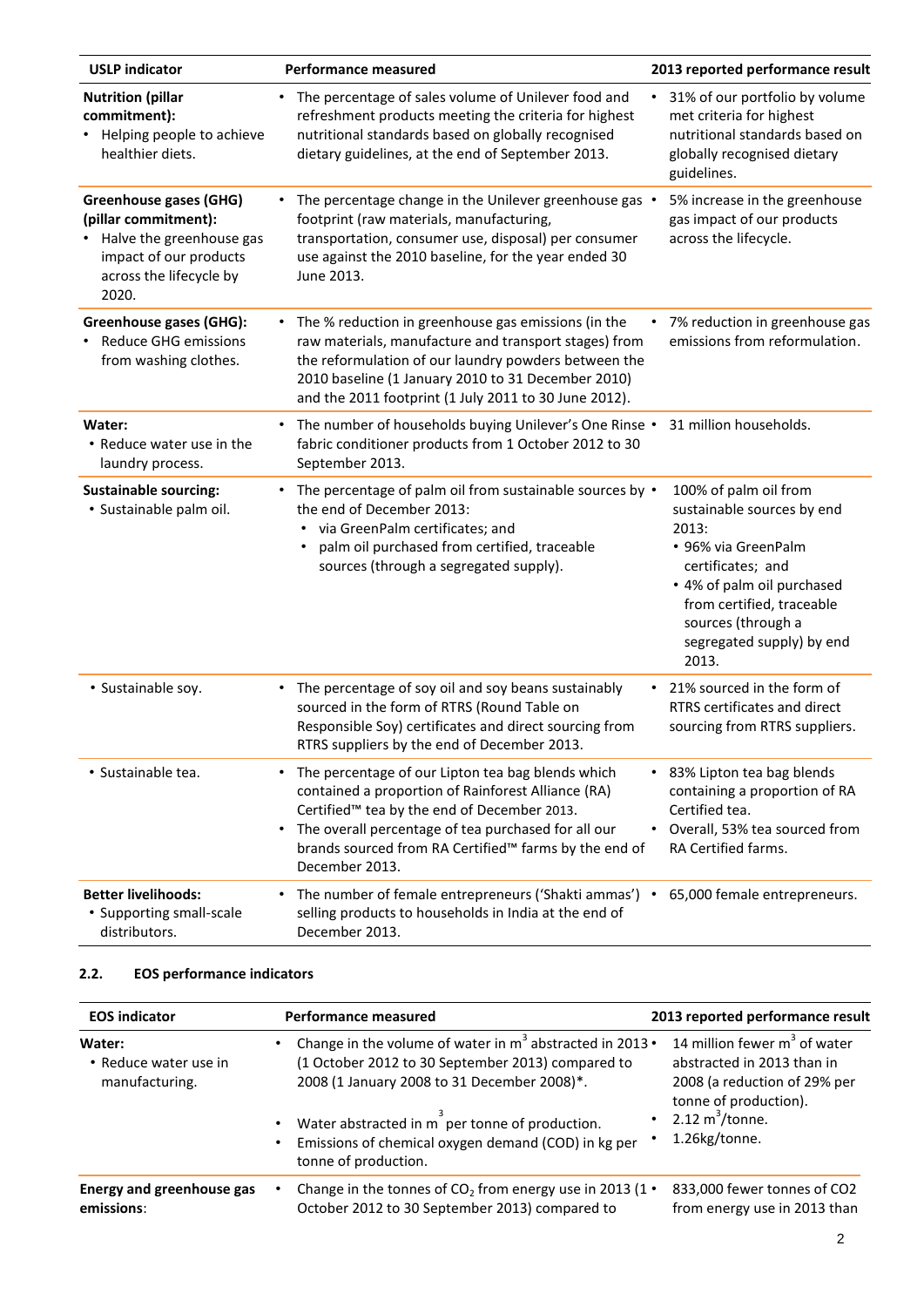| <b>EOS indicator</b>                                                         | <b>Performance measured</b>                                                                                                                                                                                                             | 2013 reported performance result                                                                                                                |  |
|------------------------------------------------------------------------------|-----------------------------------------------------------------------------------------------------------------------------------------------------------------------------------------------------------------------------------------|-------------------------------------------------------------------------------------------------------------------------------------------------|--|
| • Reduce GHG from<br>manufacturing.                                          | 2008 (1 January 2008 to 31 December 2008)*.<br>Energy use in gigajoules per tonne of production.<br>CO <sub>2</sub> emissions from energy use in tonnes.<br>CO <sub>2</sub> emissions from energy use in kg per tonne of<br>production. | in 2008 (a reduction of 32%<br>per tonne of production).<br>1.52 GJ/tonne.<br>$\bullet$<br>1,953,147 tonnes.<br>٠<br>98.85kg/tonne.<br>٠        |  |
| Waste:<br>• Reduce waste from<br>manufacturing.                              | Change in the tonnes of total waste sent for disposal in •<br>2013 (1 October 2012 to 30 September 2013)<br>compared to 2008 (1 January 2008 to 31 December<br>$2008$ <sup>*</sup> .                                                    | 97,000 fewer tonnes of total<br>waste sent for disposal in<br>2013 than in 2008. This<br>represents a 66% reduction<br>per tonne of production. |  |
|                                                                              | The percentage of our manufacturing sites achieving<br>zero non-hazardous waste to landfill by 30 September<br>2013.                                                                                                                    | 54% (140) of our<br>$\bullet$<br>manufacturing sites achieved<br>zero non-hazardous waste to<br>landfill by 30 September<br>2013.               |  |
|                                                                              | Hazardous waste in kg per tonne of production.<br>٠<br>Non-hazardous waste in kg per tonne of production.<br>٠                                                                                                                          | 0.1kg/tonne.<br>$\bullet$<br>2.62kg/tonne.<br>$\bullet$                                                                                         |  |
| <b>Occupational safety:</b><br>• Reduce workplace injuries<br>and accidents. | Number of fatal accidents in 2013 (1 October 2012 to<br>30 September 2013).                                                                                                                                                             | 3 fatalities.<br>$\bullet$                                                                                                                      |  |
|                                                                              | Accident rate: Total Recordable Frequency Rate (TRFR) .<br>per 1,000,000 man-hours in 2013 (1 October 2012 to 30<br>September 2013).                                                                                                    | 1.03 accidents per 1 million<br>man-hours worked.                                                                                               |  |

**\*** *The baseline 12 month reporting period is considered to be comparable to the revised 12 month reporting period for 2013.*

### **3. Data sources**

Our objective is to gather and report reliable and robust data. We are committed to providing transparency on the quality of the data where we consider there are matters which are material to users of the information. The information we report is subject to internal review processes and, where relevant and/or required, peer review. All indicators in the above tables, 2.1 and 2.2, are subject to external assurance.

### **3.1. USLP performance indicators**

Our data reporting systems for Unilever Sustainable Living Plan targets and performance are evolving and we continue to work to align data recording and reporting methods across the Unilever Group. This includes working with third parties where we rely on their data to provide input and support our performance.

#### **3.2. EOS performance indicators**

Every year we collect data from each of our manufacturing sites on key measures of environmental performance. This is collated and analysed using a web-based Environmental Performance Reporting tool (EPR). Since 2008 our  $CO<sub>2</sub>$  emissions data reporting has been aligned to the internationally accepted Greenhouse Gas Protocol\*\*.

By end of September 2013, 247 manufacturing sites in 70 countries reported environmental performance data. In some cases multiple factories occupy one manufacturing site and these report separately in our EPR system.

For the two occupational safety indicators, we collect data from all our manufacturing sites and non‐manufacturing sites, e.g. head offices, research laboratories and marketing/sales organisations via our Occupational Safety (OS) tool. By the end of September 2013, 498 sites reported occupational safety performance indicators.

\*\* *The Greenhouse Gas Protocol Initiative is a multi‐stakeholder partnership of businesses, NGOs, governments and others convened by the World Resources Institute (WRI), a US‐based environmental NGO, and the World Business Council for Sustainable Development (WBCSD), a Geneva‐based coalition of 200 international companies. Launched in 1998, the Initiative's mission is to develop internationally accepted greenhouse gas (GHG) accounting and reporting standards for business and to promote their broad adoption.*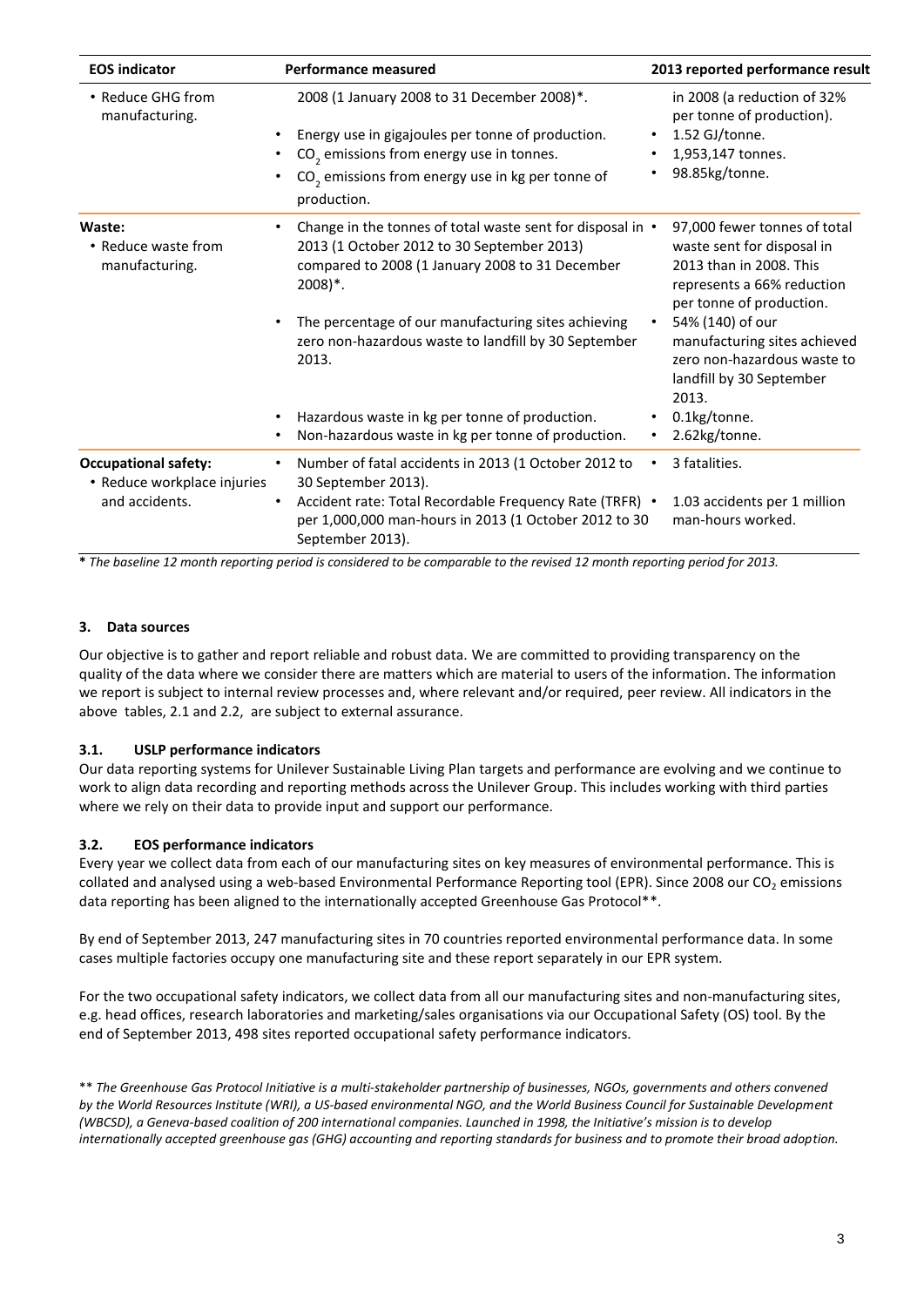### **4. USLP performance data preparation**

Sections 4.1 – 4.10 detail the basis of preparation for each USLP indicator.

### *4.1 Health & Hygiene – Reduce diarrhoeal and respiratory disease through handwashing*

**Performance measure**: The number of people reached by Lifebuoy handwashing programmes since 2010 (this covers the period 1 January 2010 to 31 December 2013).

The Lifebuoy behaviour change handwashing programmes are designed to reach children through schools, to reach mothers through health clinics and women's groups, and to reach people in remote areas via rural outreach programmes such as 'Khushion Ki Doli' (KKD) in India. KKD is a multi-brand marketing initiative which reaches out to consumers in media dark villages to promote messages from a variety of Unilever home and personal care brands including Lifebuoy. Lifebuoy features in this programme via a brand film which illustrates Lifebuoy's role in germ protection and Lifebuoy's glow germ demonstration.

# *Definition*

Reach is the total number of people influenced to change their handwashing habits as a result of Lifebuoy's handwashing programmes.

Direct contact is defined as an individual who has attended a handwashing programme consisting of interactive elements such as educational videos or comic book stories as well as demonstrations regarding handwashing and hygiene.

# *Organisational reporting boundary*

The countries 'in scope' of this performance measure in 2013 are: Bangladesh, Brazil, Egypt, Ghana, India, Indonesia, Kenya, Malaysia, Nigeria, Pakistan, South Africa, Sudan, Uganda and Vietnam.

# *Performance data preparation and assumptions*

Each individual attending one of the intervention programmes (a direct contact) is logged and consolidated into the total number of direct contacts per programme in each 'in scope' country.

# Total reach is calculated as:

The total number of direct contacts per handwashing programme (excluding KKD outreach programme) multiplied by the average number of individuals in a household applicable in each of the 'in scope' countries. The household multiplier is only applied when the specific programme has met at least 3 of the 5 non-negotiables. We have identified 5 non negotiables as being key features of a successful Lifebuoy behaviour change intervention. They are informed by behaviour change best practice, and are grounded in a deep understanding of the target and their soap-use behaviour. The 5 non-negotiables are: 1) programme drives sustained practice of handwashing with soap ("HWWS") for 21 days, 2) mother-child interaction, 3) glow germ demo, 4) reward, 5) pledge. Based on evidence from previous research, we have established that each individual will take back to their household the learning from attending the intervention programme.

In the case of multi-brand rural intervention programmes, such as KKD in India, we count the total number of direct contacts attending i.e. we do not apply the household multiplier to these programmes. We are currently enhancing these programmes by embedding stronger behaviour change principles and will test them in due course to understand whether they successfully influence handwashing behaviour at household level.

For the calculation of reach in Bangladesh, it is considered appropriate to include all students in the schools as direct contacts as those children who were absent during the 21 day course get hand outs or are taken through the course for the days they have missed. This approach is undertaken specifically in Bangladesh where school absenteeism rates are high.

The average number of individuals in a household in each 'in scope' country is based on national census data or recognised survey data.

Where different handwashing programmes are run in the same regions, contact with more than one family member of a single household could result. Where this occurs, we exclude direct contacts reached according to the following policy:

- Direct contacts of a programme run in the same area as another programme which meets the behaviour change non-negotiables to a lesser degree will be excluded.
- Where two programmes are run in the same area and both meet behaviour change non-negotiables to the same degree, the programme with lower reach (by direct contact) is excluded.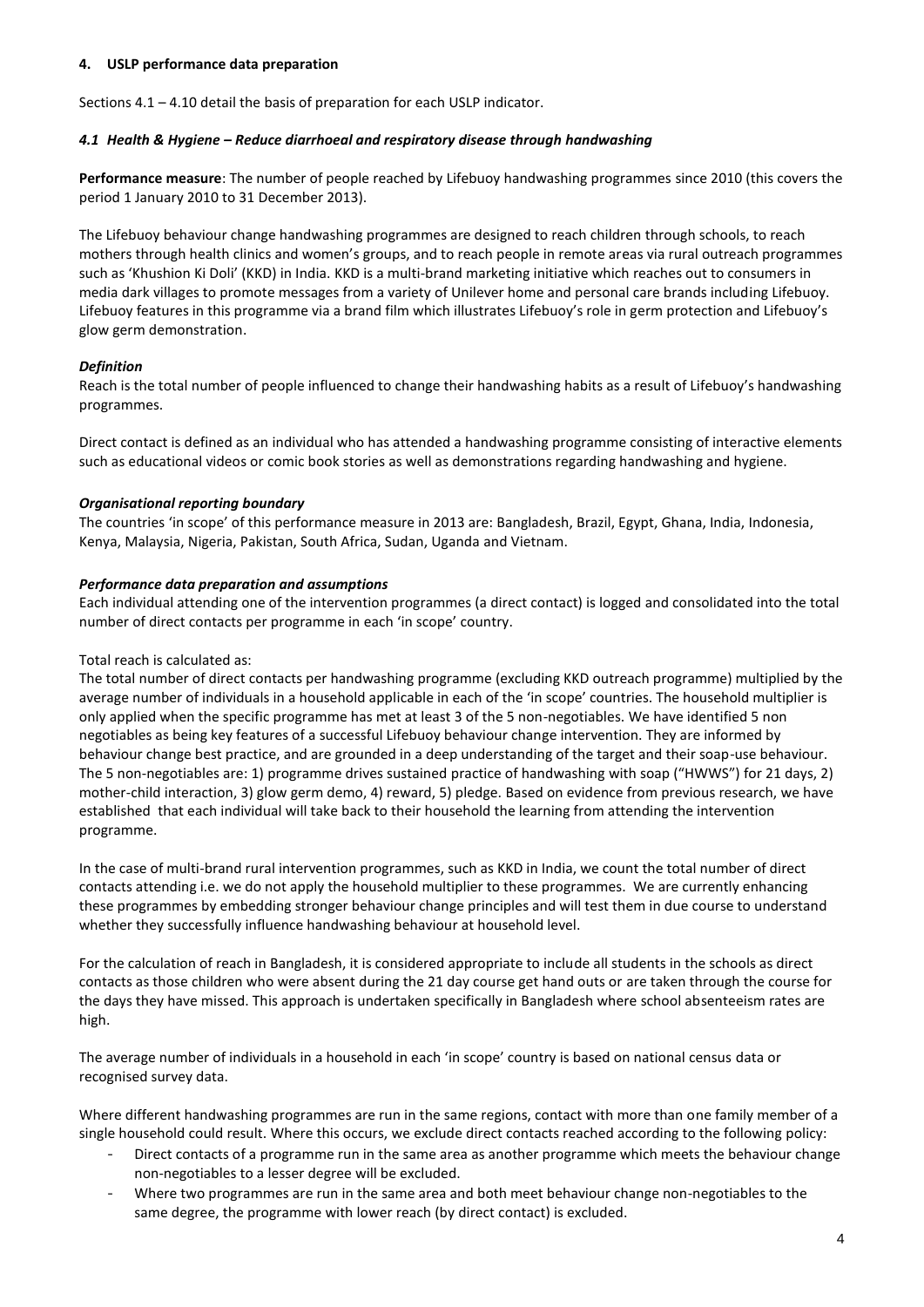### *4.2 Health & Hygiene – Provide safe drinking water*

**Performance measure***:* The number of people who have gained access to safe drinking water from Pureit since its launch in 2005 (this covers the period 1 January 2005 to 31 December 2013).

# *Definition*

People gaining access to safe drinking water is the number of individuals having access to a Pureit device. Pureit is an inhome water purifier device that operates without the need for electricity or pressurised tap water.

# *Organisational reporting boundary*

The countries 'in scope' of this performance measure are: Brazil, Bangladesh, China, Ghana, India, Indonesia, Kenya, Mexico, Nigeria, Pakistan, the Philippines and Sri Lanka.

### *Performance data preparation and assumptions*

The numbers of Pureit devices sold are obtained from the relevant Unilever sales management systems in each 'in scope' country. It is assumed that all Pureit devices distributed in each 'in scope' country are used by individual households in that country.

The number of people gaining access to safe drinking water is calculated as:

The total number of Pureit devices sold multiplied by the average number of individuals in a household applicable to each of the 'in scope' countries.

The following assumptions are made and considered reasonable:

- A single Pureit device will be used by a single household.
- A Pureit appliance has an endless product life.
- No repeat purchases are made by the same household.
- A zero failure rate is assumed as all returns to Unilever are repaired and returned to individuals.

The average number of individuals in a household in each 'in scope' country is based on national census data or recognised survey data.

The number of people who have gained access to safe drinking water from Pureit has been rounded down to the nearest 5 million.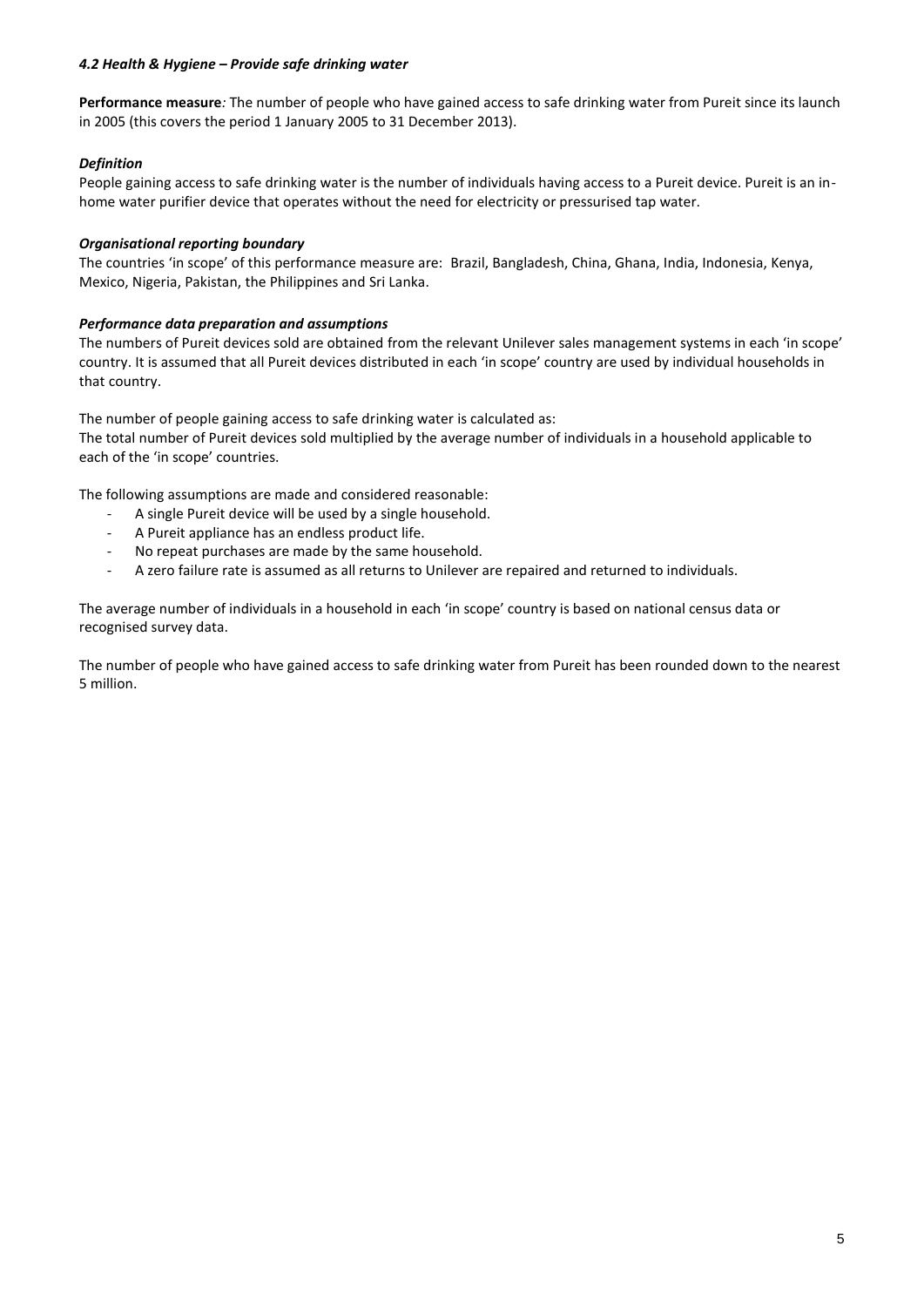### *4.3 Nutrition (pillar commitment) – Helping people to achieve healthier diets*

**Performance measure**: The percentage of sales volume of Unilever's food and refreshment products meeting the criteria for highest nutritional standards, based on globally recognised dietary guidelines, at the end of September 2013 (this covers the period 1 October 2012 to 30 September 2013).

### *Definition*

Unilever's food and refreshment products portfolio consists of all the individual food and refreshment SKUs (stockkeeping units) including food service marketed by Unilever worldwide, as well as the products marketed by the Pepsi– Lipton joint venture.

The highest nutrition standards refer to product levels of salt, saturated fat, trans fats, added sugar and kilocalories that are aligned with international dietary guidelines and are therefore the strictest within Unilever's Nutrition Enhancement Programme. We evaluate the content of these nutrients in our food and beverage products on the basis of the nutritional specifications. These specifications are the basis for nutrient levels disclosure on our product packaging or websites. The nutritional specifications are determined in line with globally and/or locally accepted food regulator methodologies.

The nutrient content of individual food and refreshment SKUs is compared to the standards in order to determine compliance. Each product must meet all the required nutrient standards to be determined as compliant.

#### The standards used are shown below\*\*\*:

| <b>PRODUCT GROUP</b>                | <b>ENERGY</b>                 | <b>SODIUM</b>                                                 | <b>SATURATED FAT</b>                            | <b>SUGARS</b>                  | <b>TRANS FAT</b><br>from Partially           |
|-------------------------------------|-------------------------------|---------------------------------------------------------------|-------------------------------------------------|--------------------------------|----------------------------------------------|
|                                     |                               |                                                               |                                                 |                                | <b>Hydrogenated</b><br><b>Vegetable Oils</b> |
| <b>Spreads and Cooking Products</b> | <b>NA</b>                     | 470 mg/100g                                                   | 33% tot fat                                     | <b>NA</b>                      | $\leq$ 1g/100g                               |
|                                     |                               | 600mg/100g salted spreads countries <sup>1</sup>              |                                                 |                                |                                              |
|                                     |                               | or 1.3 mg/kcal                                                |                                                 |                                |                                              |
| <b>Emulsion-based sauces</b>        | <b>NA</b>                     | 750 mg/100g<br>mustards 2000mg/100g<br>spritzers: 1250mg/100g | 33 %tot fat                                     | 15 %en total sugars            | $\leq$ 1g/100g                               |
| <b>Water-based sauces</b>           | <b>NA</b>                     | 750 mg/100g                                                   | <b>NA</b>                                       | 15 %en total sugars            | $\leq$ 1g/100g                               |
| Dairy cream alternatives            | <b>NA</b>                     | 1.3 mg/kcal                                                   | 33 %tot fat                                     | NΑ                             | ≤1g/100g                                     |
| <b>Cream cheese</b>                 | <b>NA</b>                     | 675 mg/100g                                                   | 15g/100g                                        | <b>ΝΑ</b>                      | $\leq$ 1g/100g                               |
| <b>Main dishes</b>                  | 2 kcal/g or<br>700 kcal/serve | 1.6 mg/kcal                                                   | 10 %en                                          | 15 %en total sugars            | $\leq$ 1g/100g                               |
| <b>Side dishes</b>                  | 2 kcal/g or<br>400 kcal/serve | 250 mg/100g                                                   | 10%en                                           | 15 %en from total sugars       | $\leq$ 1g/100g                               |
| <b>Processed meat and fish</b>      | 2 kcal/g or<br>400 kcal/serve | 800mg/100g                                                    | 25 %tot fat                                     | <b>NA</b>                      | $\leq$ 1g/100g                               |
| <b>Meal sauces</b>                  | <b>NA</b>                     | 340 mg/100g                                                   | 2g/100g                                         | <b>NA</b>                      | ≤1g/100g                                     |
| <b>Bread and breakast cereals</b>   | <b>NA</b>                     | 375mg/100g                                                    | <b>NA</b>                                       | 20g added sugars/100g          | ≤1g/100g                                     |
| <b>Filled sandwiches/rolls</b>      | 2 kcal/g or<br>400 kcal/serve | 1.4mg/kcal                                                    | 10 %en                                          | 15 %en total sugars            | ≤1g/100g                                     |
| <b>Seasonings</b>                   | <b>NA</b>                     | 265mg/100g                                                    | <b>NA</b>                                       | <b>NA</b>                      | ≤1g/100g                                     |
| <b>Soups</b>                        | <b>NA</b>                     | 265mg/100g                                                    | 2g/100g                                         | <b>NA</b>                      | ≤1g/100g                                     |
| Ice cream & Water Ices              | 110 kcal/serve                | <b>NA</b>                                                     | 3g/serve (1.5g/serve if<br>$\leq$ 60kcal/serve) | 20g added sugars/100g          | ≤1g/100g                                     |
| <b>Savoury snacks</b>               | 110kcal/serve                 | 300mg/100g                                                    | 13 %en                                          | <b>NA</b>                      | $\leq$ 1g/100g                               |
| <b>Sweet snacks</b>                 | 110kcal/serve                 | 300mg/100g                                                    | 3g/serve                                        | 20g/100g                       | ≤1g/100g                                     |
| <b>Beverages</b>                    | <b>NA</b>                     | <b>NA</b>                                                     | <b>NA</b>                                       | RTD tea: 5g total sugar/100mL; | $\leq$ 1g/100g                               |
|                                     |                               |                                                               |                                                 | Other: 5g added sugar/100g     |                                              |
| All other products                  | <b>NA</b>                     | 100mg/100g or 1.3mg/kcal                                      | $1g/100g$ or                                    | 3 g added sugars/100g or       | ≤1g/100g                                     |
|                                     |                               |                                                               | 25 %tot fat or                                  | 15 %en total sugars            |                                              |
|                                     |                               |                                                               | 10 %en                                          |                                |                                              |

1. Salted spread countries = UK & Ireland, Sweden, USA, Canada, Trinidad, Tobago, Brazil, Chile, Colombia, Ecuador, El Salvador, Guatemala, Mexico, Panama, Paraguay, Peru, Uruguay, South and Central Africa

We report the percentage of sales volume (in tonnes) meeting these standards.

### *Organisational reporting boundary*

All food and refreshment products including food service sold by Unilever globally in all countries are 'in scope' of this performance measure, as well as the ready-to-drink tea portfolio sold under the PepsiCo–Lipton Joint Ventures.

#### *Performance data preparation and assumptions*

The nutritional data for all food and refreshment products including food service are taken from Unilever's product specification management systems. Ready-to-drink tea portfolio data is taken from PepsiCo–Lipton Joint Ventures data management systems.

*\*\*\* The difference in measuring compliance with highest nutritional standards from prior years is that previously all products needed to meet nutrient criteria for every nutrient (sodium, saturated fat, sugars and trans fats). The revised approach is that products now need to meet only the product-focused nutrient criteria as specified in the table above.*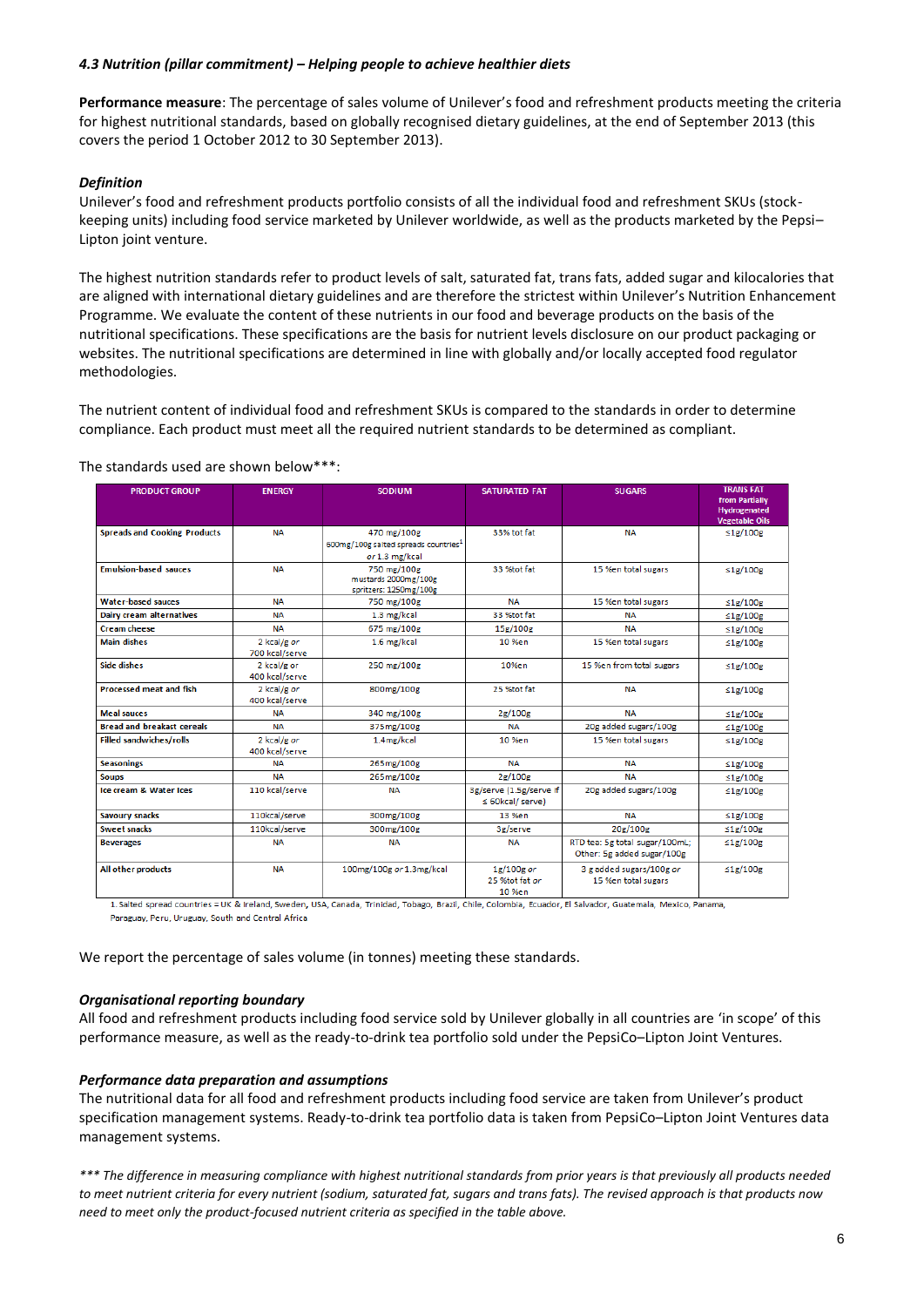# *4.4 Greenhouse gases (GHG) (pillar commitment) – Halve the greenhouse gas impact of our products across the lifecycle by 2020*

# **Performance measure**

The percentage change in the Unilever greenhouse gas footprint (raw materials, manufacturing, transportation, consumer use, disposal) per consumer use between the periods measured from 1 January 2010 to 31 December 2010 ("2010 baseline") and the period measured from 1 July 2012 to 30 June 2013 ("2012 footprint").

# *Definitions*

- The greenhouse gas emissions include: carbon dioxide (CO<sub>2</sub>), methane (CH<sub>4</sub>), nitrous oxide (N<sub>2</sub>O), hydro fluorocarbons and perfluorcarbons (F-gases) and sulphur hexafluoride (SF $_6$ ).
- A consumer use is the consumed amount per individual portion, single use or serving of a Unilever product (or service) by one person. It is based on the amount of product sold to the consumer, and either the recommended dose/use or habits data.
- Greenhouse gas emissions are measured across the lifecycle and include the following phases of a product (or service): ingredients, packaging, manufacturing, transport which includes (warehousing and retail), consumer use and disposal.

# *Organisational reporting boundary*

The greenhouse gas emissions are measured for representative products (representing a group of products with similar relevant characteristics) in 14 countries: Brazil, China, France, Germany, India, Indonesia, Italy, Mexico, Netherlands, Russia, South Africa, Turkey, UK and USA.

### *Performance data preparation and assumptions*

Reporting this performance measure requires a detailed analysis of the greenhouse gas impacts of thousands of products spread across 14 countries. The calculation aims to account for at least 70% of our sales volume. The results are calculated at a corporate footprint level on a per consumer use basis. The GHG impact is calculated for a representative sample of products, based on a clustering of products. The representative product assessment is then extrapolated at a category and country level to account for the unclustered products in each of the 14 countries.

For each representative product, a number of internal and external data sources are used to describe the various life cycle activities and inputs (e.g. specification of product, energy for site of manufacture, consumer use data). These data sources are combined with GHG emissions factors obtained primarily from external databases, for example raw material em issions data is from external sources and is industry averages. A small number of internal expert studies are also used where necessary. Sourcing and ingredient information is analysed and combined with manufacturing impacts and data on consumer habits (which often varies by country). The consumer use based on either consumer habit studies or pack recommendations and the greenhouse gas emission data are obtained from external databases or internal expert studies.

The footprint is subject to internal review to identify and correct material anomalies before it is reported. It is recognised that there continue to be some differences in the underlying data that when taken as a whole do not materially impact the overall footprint.

Changes as a result of better scientific understanding (e.g. land use change, consumer habits) are taken into account in the current year but these are not applied to our 2010 baseline.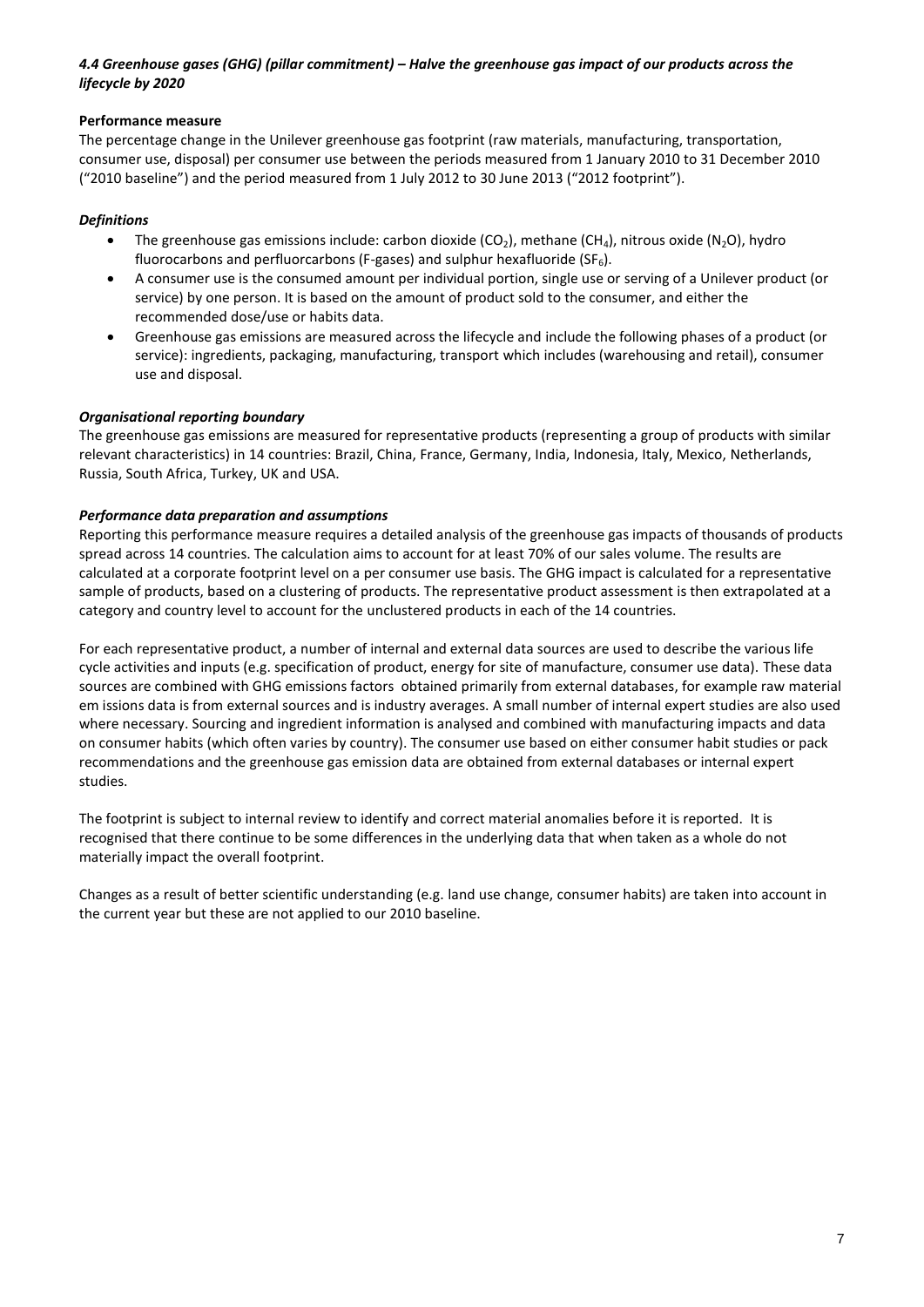# **4.5 Greenhouse gases (GHG) - Reduce GHG emissions from washing clothes.**

# **Performance measure**

The percentage reduction in average greenhouse gas emissions per consumer use of the total laundry portfolio due to reformulation of laundry powders measured over the periods of 1 January 2010 to 31 December 2010 ("2010 baseline") and 1 July 2011 to 30 June 2012 ("2011 footprint").

The target for this indicator was set using a baseline of 1 January 2008 to 31 December 2008 and this was achieved in 2012. In 2013, the baseline changed from 2008 to 2010 to align with the measurement period of the Unilever greenhouse gas footprint described in 4.4. The updated result is shown on page 2.

# **Definitions**

- Reformulation is the significant change in the ingredients used to manufacture the product.
- Laundry fabric cleaning powder products are detergents used to wash normal soiled clothes with recommended dosage under standard conditions.
- For the definition on greenhouse gas emissions and consumer use, refer to 4.4 "Halve the greenhouse gas impact of our products across the lifecycle by 2020".

# **Organisational reporting boundary**

The laundry products portfolio relates to products sold in our top 11 countries as measured by volume. These 11 countries are a subset of the 14 countries used in 4.4 "Halve the greenhouse gas impact of our products across the lifecycle by 2020" as Unilever has no laundry business in USA, Russia or Mexico.

# **Performance data preparation and assumptions**

Laundry data is extracted from the Unilever 2011 greenhouse gas footprint and 2010 baseline as described in 4.4. The following material adjustments are applied to remove any changes in GHG that are not related to the reformulation:

- Greenhouse gas values of raw materials 2010 data is recalculated using the 2011 greenhouse gas footprint calculation template.
- Greenhouse gas values in the consumer use phase consumer habits and country energy grid data used for the 2010 period have also been used in the 2011 calculation.
- Sales volume data for the 2010 period have also been used for the 2011 calculation to compare a like-for-like product mix.

In line with the Unilever greenhouse gas footprint, the calculation is based on normal soiled clothes and recommended product dosage under standard conditions.

The greenhouse gas footprint is subject to internal review to identify and correct material anomalies before it is reported. It is recognised that there continue to be some differences in the underlying data that when taken as a whole do not materially impact the overall footprint.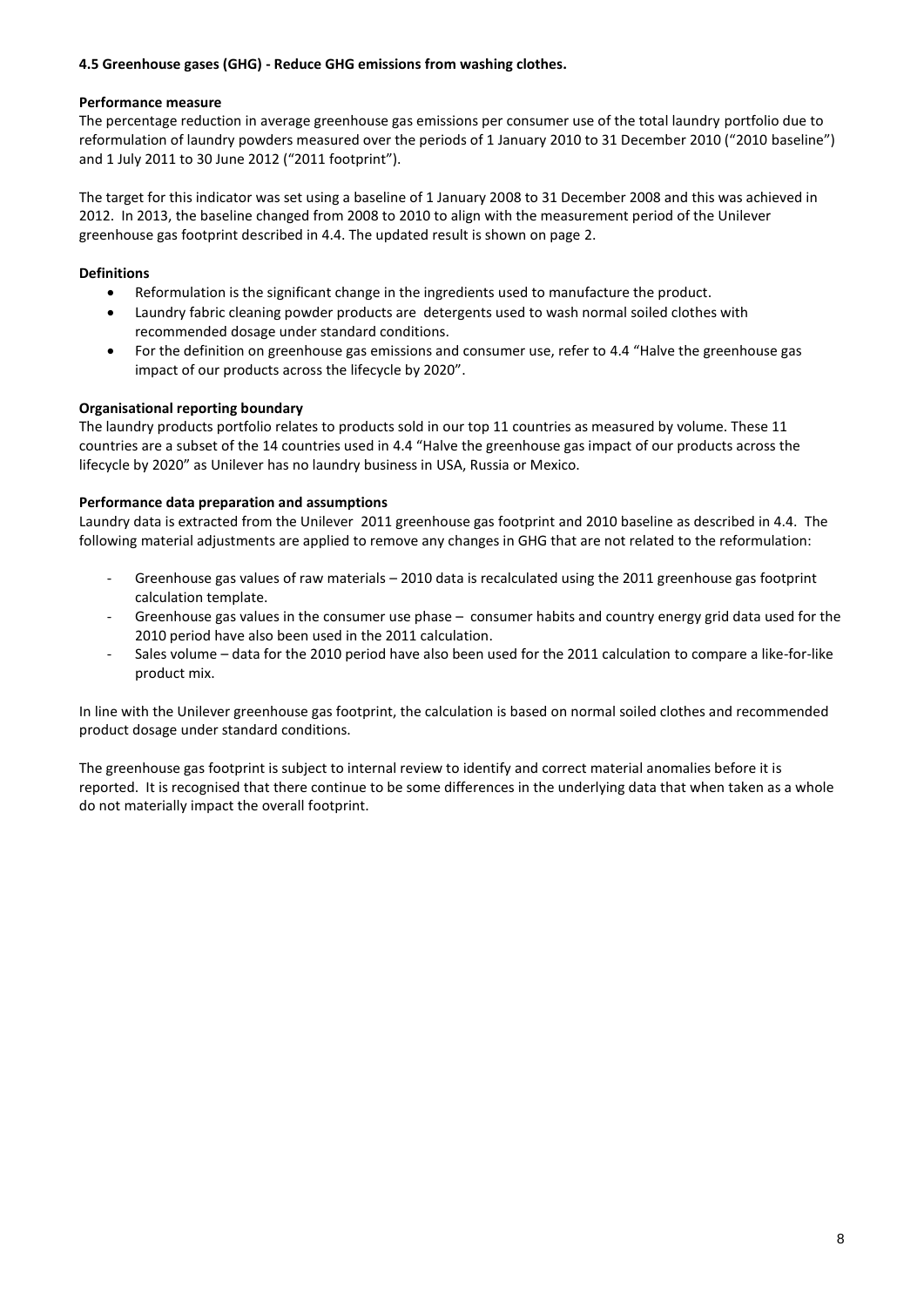**Performance measure**: The number of households buying Unilever's One Rinse fabric conditioner products from 1 October 2012 to 30 September 2013.

### *Definition*

Product penetration is defined as the number of households which have, at some point through the reporting year, purchased any variant of One Rinse fabric conditioner.

Household refers to a group of individuals, primarily close family members, living together in a single dwelling. To qualify, the household only needs to have bought a One Rinse fabric conditioner once in the 52-week time period. This metric does not account for a household buying a multiple number of times or multiple bottles.

One Rinse fabric conditioner products are a group of products with the same core specification (formulation) – Comfort One Rinse (known as "Molto" in Indonesia) and Surf One Rinse.

# *Organisational reporting boundary*

The countries 'in scope' for this performance measure are: Brazil, Indonesia, the Philippines, Thailand, Vietnam and India. Both urban and rural households are now included for all countries except India which just covers urban.

### *Performance data preparation and assumptions*

Third-party research companies determine the One Rinse conditioner products' penetration in each of the 'in scope' countries.

The third-party research companies organise consumer household panels in each of the 'in scope' countries to determine the amount of product purchased as a percentage compared to other brands within the fabric conditioner market (Unilever and non-Unilever).

The consumer household panels in each of the 'in scope' countries are made up of individuals representing a household.

The product penetration percentage is multiplied by the number of households in each 'in scope' country. Household data is sourced by a third-party research company in each country and this data can come from local government departments, national census data or recognised survey data.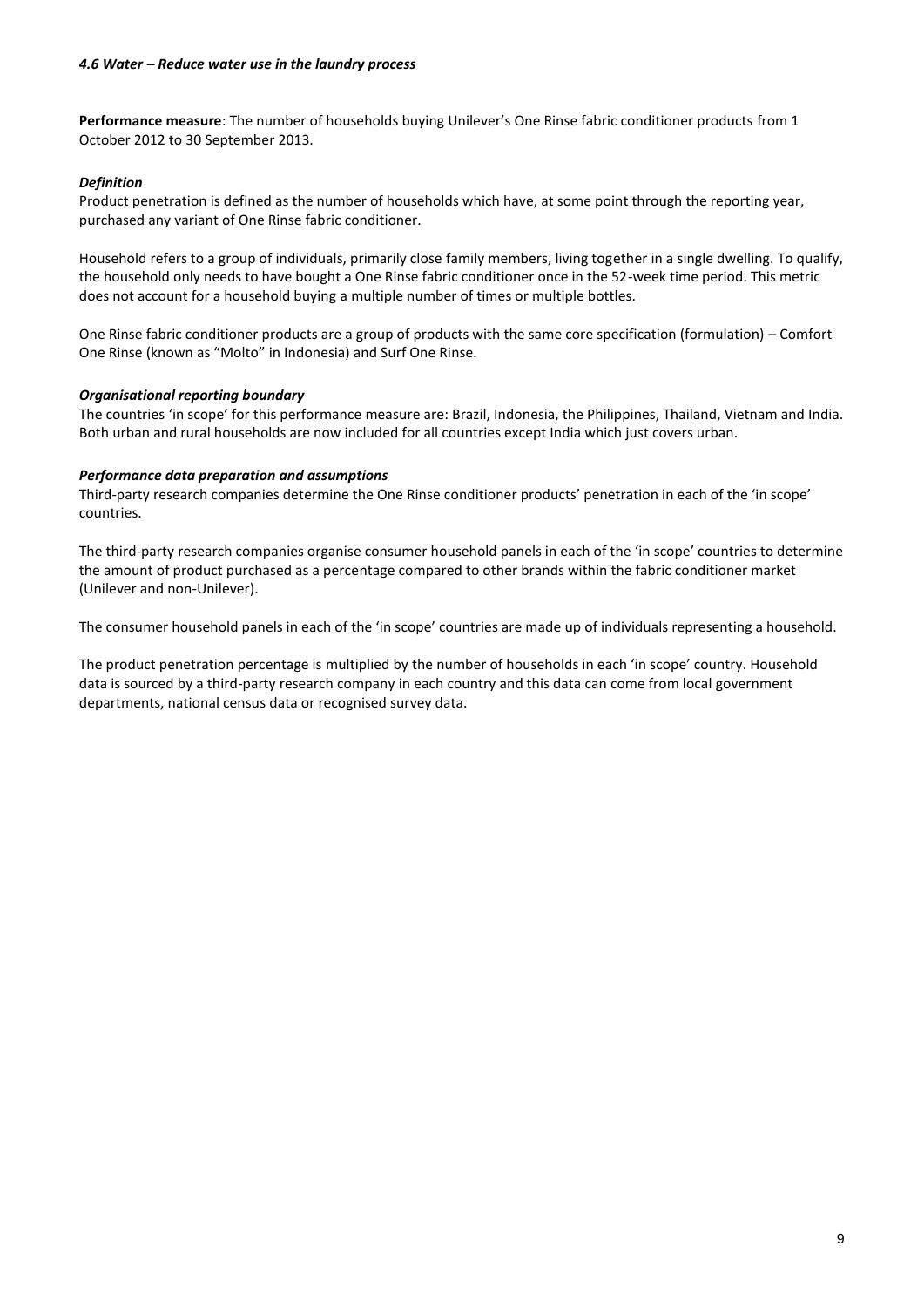### *4.7 Sustainable sourcing – Sustainable palm oil*

**Performance measure**: The percentage of palm oil purchased from sustainable sources by the end of 2013 (this covers the period from 1 January 2013 to 31 December 2013). This is expressed as a percentage of the total actual purchases of palm oil in 2013.

### *Definition*

Palm oil is defined as crude palm oil, palm oil mixtures/fractions and palm-based derivatives. These are used in home care, personal care and food products.

Sustainably sourced palm oil is defined as:

- a) Purchases of GreenPalm certificates (both palm oil and palm kernel oil certificates) in lieu of segregated supply. For further details of GreenPalm certificates see [http://www.greenpalm.org/en/what-is-greenpalm/how-it](http://www.greenpalm.org/en/what-is-greenpalm/how-it-works)[works;](http://www.greenpalm.org/en/what-is-greenpalm/how-it-works) and
- b) Purchases of physically certified RSPO palm oil that can be traced back to a certified mill, i.e. to a producer who has been certified as complying with the Roundtable on Sustainable Palm Oil's (RSPO) Principles and Criteria -'segregated supply' or 'mass balance supply'.

# *Organisational reporting boundary*

Palm oil purchased (in its various forms) by all Unilever operations, excluding any palm oil purchased by third parties that manufacture products for Unilever.

### *Performance data preparation and assumptions*

The segregated supply volumes are identified based on the certified volumes provided by the relevant suppliers. All segregated palm oil purchases are consolidated from the relevant Unilever purchasing systems.

Palm oil fractions (e.g. palm kernel oil, palm stearine, palm olein) contained in a specific commodity purchase are consolidated from the relevant Unilever purchasing systems. The proportion of palm oil within the volume of ingredients purchased is based on details obtained from Unilever's product specification systems.

Purchases of oleo chemical derivatives are obtained from the relevant Unilever purchasing systems. Due to the interchangeability of underlying feedstocks to produce the same oleo chemical derivative, allocation factors are applied to determine the volume of palm oil contained in such derivatives.

The allocation factors are based on active levels and feedstock content assumptions based on two years of historical data collected from suppliers, and specific conversion rates as stipulated by the RSPO for oleo chemical derivatives. Both are used consistently across Unilever. Review of the allocation factors for oleochemicals is conducted at least every two years or if major changes in supplier have occurred. Changes to the calculation of the volumes are made in the first quarter of the year.

The total volume of palm oil purchased by Unilever in metric tonnes is consolidated from the above sources.

GreenPalm certificates are purchased and logged in the GreenPalm trading platform. Each GreenPalm certificate equates to one tonne of sustainable palm oil.

The percentage of palm oil purchased from sustainable sources is the total volume sourced as GreenPalm certificates and segregated supply as a proportion of the total volume of palm oil purchased by Unilever in metric tonnes.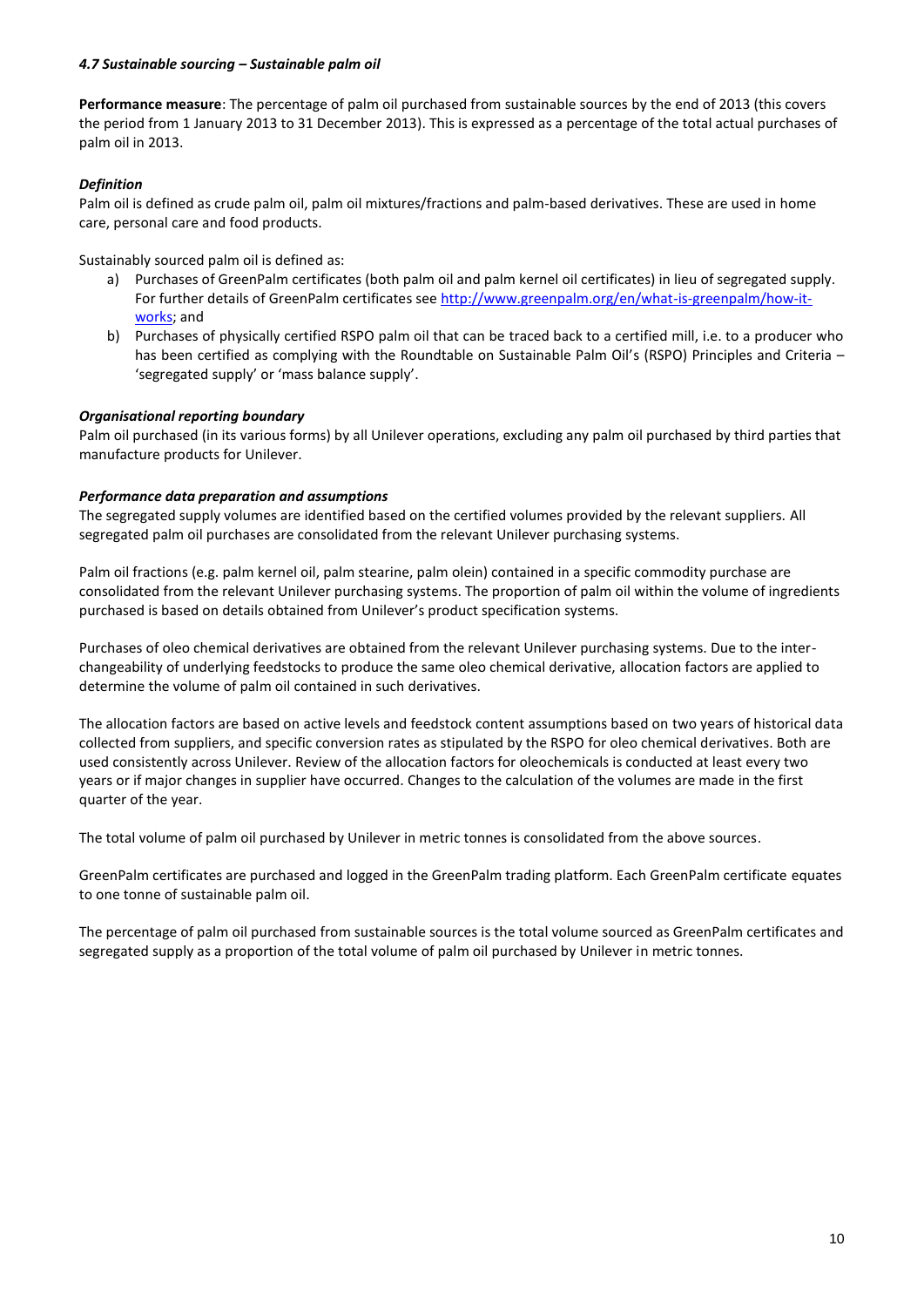### *4.8 Sustainable sourcing – Sustainable soy*

**Performance measure**: The percentage of soy (oil and beans) purchased from sustainable sources by the end of 2013 (this covers the period 1 January 2013 to 31 December 2013). This is expressed as a percentage of the total actual purchases of soy (oils and beans) in 2013.

# *Definition*

Soy is an important ingredient for several Unilever food products. Soy includes both soy oils and all soy beans (conventionally grown, organic and genetically modified) measured in metric tonnes as purchased by Unilever.

Sustainable sourcing of certified soy (oils or beans) is defined as:

- 1. Round Table on Responsible Soy (RTRS) certificates purchased in lieu of physical supply of soy oil sourced from Latin America (LATAM) only; and
- 2. Direct purchases of RTRS certified beans, from RTRS certified farms.

The RTRS standard for responsible soy production is designed to be used for all scales of soy production and all the countries where soy is produced. It includes requirements to halt conversion of areas with a high conservation value, to promote best management practices, to ensure fair working conditions and to respect land tenure claims. Certified RTRS soy is that which can be traced back to a certified mill, i.e. to a producer who has been certified as complying with the RTRS principles and criteria.

# *Organisational reporting boundary*

Soy oil and beans purchased by all Unilever operations, excluding any purchased by third parties that manufacture products for Unilever. This material group however does not include any other soy based products, which are not part of the top ten USLP agricultural raw materials e.g. lecithins.

# *Performance data preparation and assumptions*

The Unilever Procurement function records and tracks the amount of raw material (in this case soy) sourced sustainably by:

- Recording purchased certificate redemptions in the public domain via the RTRS website.
- Validating the certificate redemptions with the invoices to Unilever from RTRS certificate suppliers in the relevant Unilever purchasing systems. Each certificate equates to one tonne of sustainable soy.
- Validating certified suppliers who supply Unilever directly to the relevant Unilever purchasing systems.

Soy (oil and bean) derivatives contained in a specific commodity purchase are consolidated from the relevant Unilever purchasing systems. The proportion of soy within the volume of ingredients purchased is based on details obtained from Unilever's product specification systems.

The total annual volume of soy purchased by Unilever in metric tonnes is consolidated from the relevant Unilever purchasing systems.

The percentage of soy purchased from sustainable sources is the total volume sourced by Unilever from certified sustainable sources as a proportion of the total annual volume of soy purchased by Unilever in metric tonnes.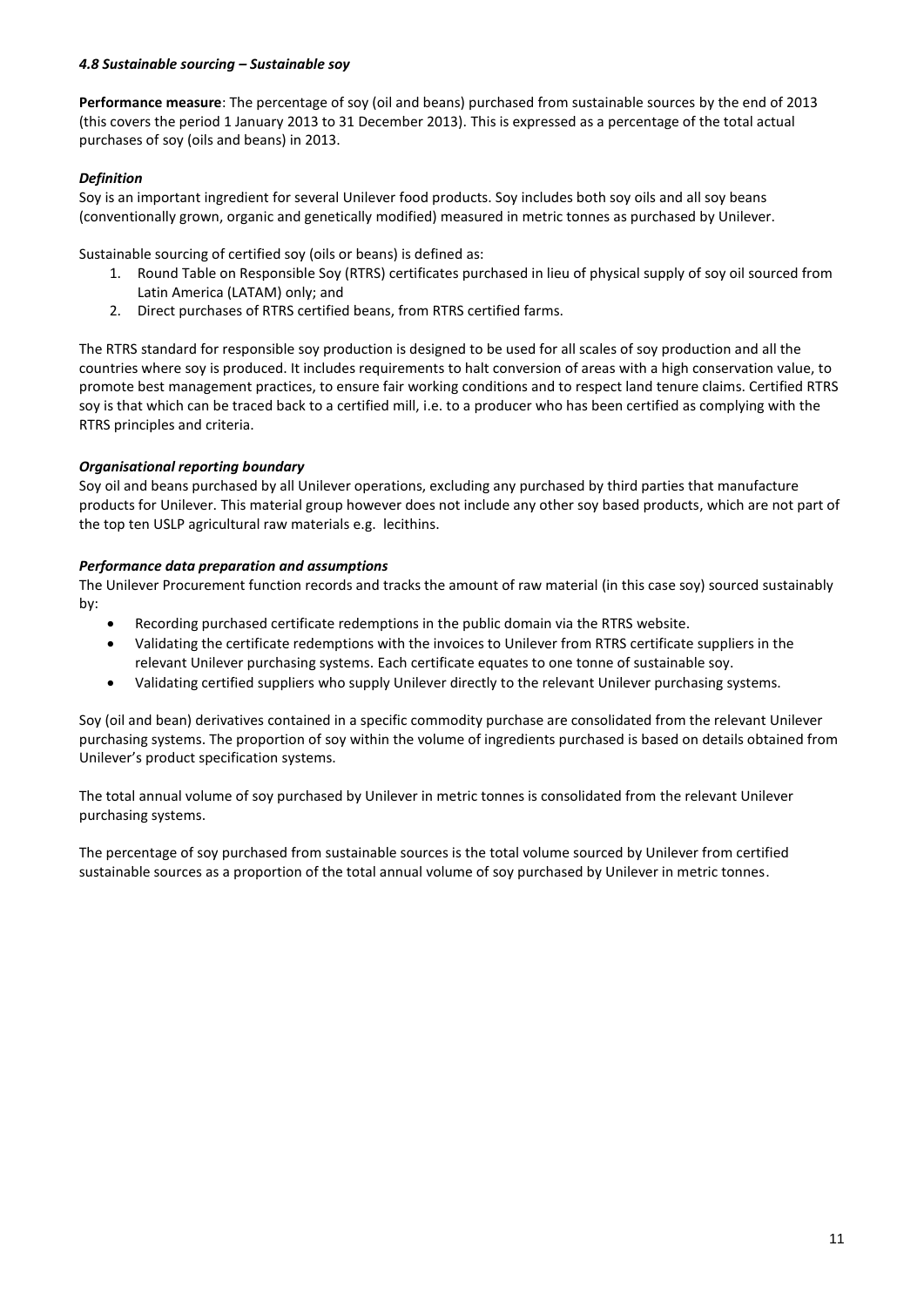### *4.9 Sustainable sourcing – Sustainable tea*

### *Performance measure*

- 1. The percentage of tea purchased from sustainable sources by the end of 2013 (this covers the period 1 January 2013 to 31 December 2013). This is expressed as a percentage of the total actual purchases of tea in 2013.
- 2. The percentage of our Lipton tea bag blends which contained a proportion of Rainforest Alliance Certified™ sources by the end of 2013.

# *Definition*

Sustainable sources refer to fully Rainforest Alliance ('RA') Certified™ gardens, or discrete purchases of RA certified tea, if the garden is only part-certified.

Rainforest Alliance is an internationally recognised standard. Others available are UTZ Certified and Fairtrade. RA farms meet the standards of the Sustainable Agriculture Network, an independent organisation, which develops, manages and owns the Sustainable Agriculture Standard.

The percentage of tea purchased from sustainable sources is the total volume sourced from sustainable sources (as defined above) as a proportion of the total annual volume of tea purchased by Unilever in metric tonnes.

The percentage of Lipton tea bag blends containing a proportion of tea from RA certified sources is the number of Lipton tea bag blends containing greater than 5% tea from RA certified sources and expressed as a proportion of the total number of Lipton tea bag blends.

# *Organisational reporting boundary*

Tea purchased by all Unilever operations, excluding any purchased by third parties that manufacture products for Unilever.

# *Performance data preparation and assumptions*

The Unilever Procurement function records and tracks the amount of raw material (in this case tea) sourced sustainably by:

- ‐ Recording purchases of sustainable sourced tea raw materials.
- ‐ Validating them against the approved sustainable suppliers in the relevant Unilever purchasing systems.
- ‐ Validating certified suppliers who supply Unilever directly to the relevant Unilever purchasing systems.

The total annual volume of tea purchased by Unilever in metric tonnes is consolidated from the relevant Unilever purchasing systems.

For our Lipton tea bag blend target, each raw material (tea) is coded describing several properties of the material itself, e.g. one of them is RA describing whether the material is from a RA certified source or not. Tea blends are considered as containing a proportion of RA certified tea if they contain greater than 5% RA certified sources. The use of tea in blends packed in Lipton tea bags is tracked on a manual basis. It is reviewed and validated by the Category Procurement Operations Manager - Tea.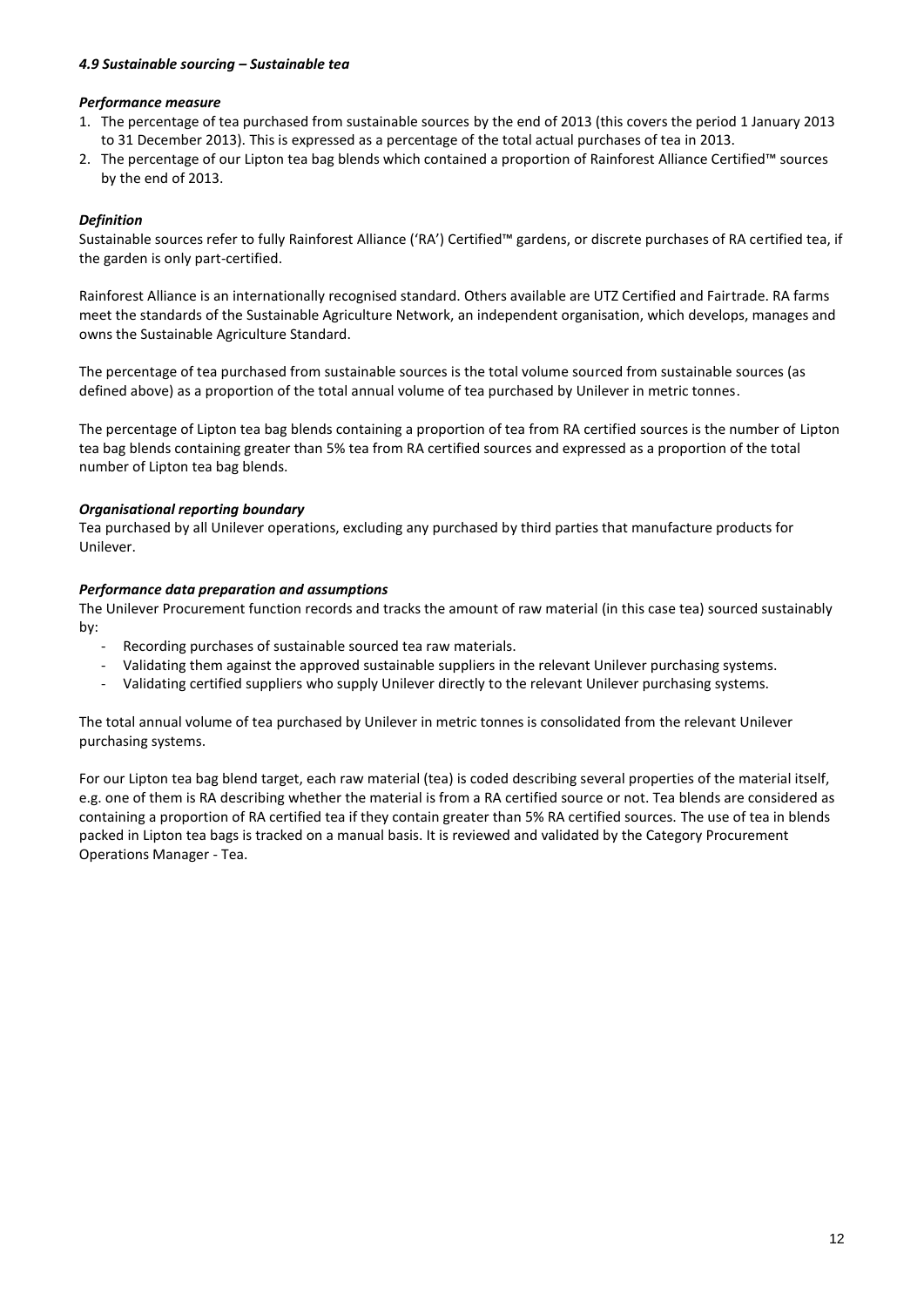### *4.10 Better livelihoods – Supporting small-scale distributors*

**Performance measure**: The number of female entrepreneurs ('Shakti ammas') selling products to households in India at the end of 2013 (this is as at 31 December 2013).

### *Definition*

'Shakti ammas' are women identified in rural villages in India who sell Unilever products. 'Shakti ammas' are required to purchase Unilever products from one of Unilever's main distributors. 'Shakti ammas' are not employed by Unilever. A 'Shaktimaan' is a male Shakti, generally from the same family. The metric currently does not report on the number of 'Shaktimaan'.

A 'Shakti amma' is considered to be active if the individual regularly purchases Unilever products from the main distributor. An active 'Shakti amma' is someone who has completed one full sales cycle in the last three months, i.e. purchase from, and full payment for goods to, the distributor and a further purchase of goods.

### *Organisational reporting boundary*

The 'Shakti ammas' do not include male entrepreneurs. The initiative currently operates only in India.

### *Performance data preparation and assumptions*

'Shakti ammas' are allocated a unique identification number in Unilever's sales management system. This system is used by the main distributors who sell products to the 'Shakti ammas'.

Details of purchases by each 'Shakti amma', including date and value, are collected via the distributors and registered in the sales management system. The system also flags those individuals that are no longer active, i.e. those that have not purchased products within the preceding three months.

The number of active 'Shakti ammas' is extracted from the sales management system.

The reported number of 'Shaki ammas' is rounded down to the nearest thousand.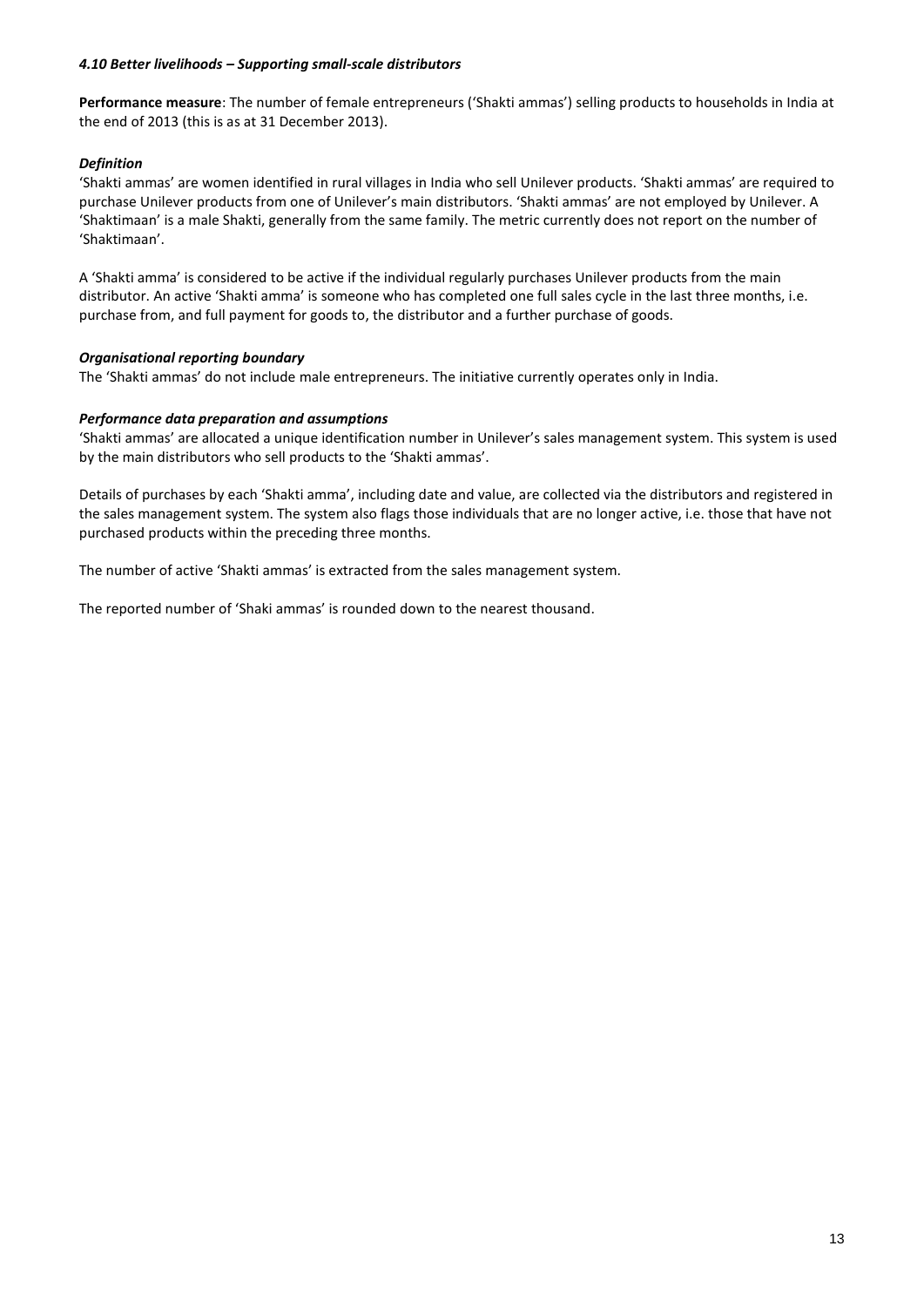### **5. Environmental and Occupational Safety performance data preparation**

Sections 5.1 – 5.8 detail the basis of preparation for each EOS indicator.

# *5.1 Water – Quantity of water (in cubic metres) abstracted by manufacturing sites (part of USLP)*

**Performance measure**: The amount of water abstracted in cubic metres by manufacturing sites in 2013 (this covers the period 1 October 2012 to 30 September 2013). The quantity of water abstracted in cubic metres during the reporting year compared to the quantity of water abstracted in cubic metres in the baseline year (2008).

# *Definition*

Water abstracted is defined as water imported by Unilever manufacturing sites from municipal supplies, bore hole, river, sea, etc. Each factory records water abstracted as either potable water (drinking water quality) or non-potable water (non-drinking water quality). Total water abstracted is the sum of potable and non-potable, measured in cubic metres.

We calculate water abstracted per tonne of production, based on total cubic metres of water abstracted divided by the sum of production volume in tonnes reported by each manufacturing site.

# *Organisational reporting boundary*

Water abstracted by manufacturing sites does not include rainwater captured and treated on the manufacturing site. Water contained in raw materials is not included. However, water abstracted for use as an ingredient in products is included. Water abstracted by third parties that manufacture or package products for Unilever is excluded.

# *Performance data preparation and assumptions*

Measuring water abstracted by Unilever manufacturing sites when it enters the factory boundary is more specific than 'use' of water resources which can have multiple meanings. All imported water as recorded on meter reads/invoices is captured by each manufacturing site in the EPR system. All data is recorded in cubic metres.

The EPR system summarises and aggregates the data into standard reports by manufacturing site and at regional and global levels.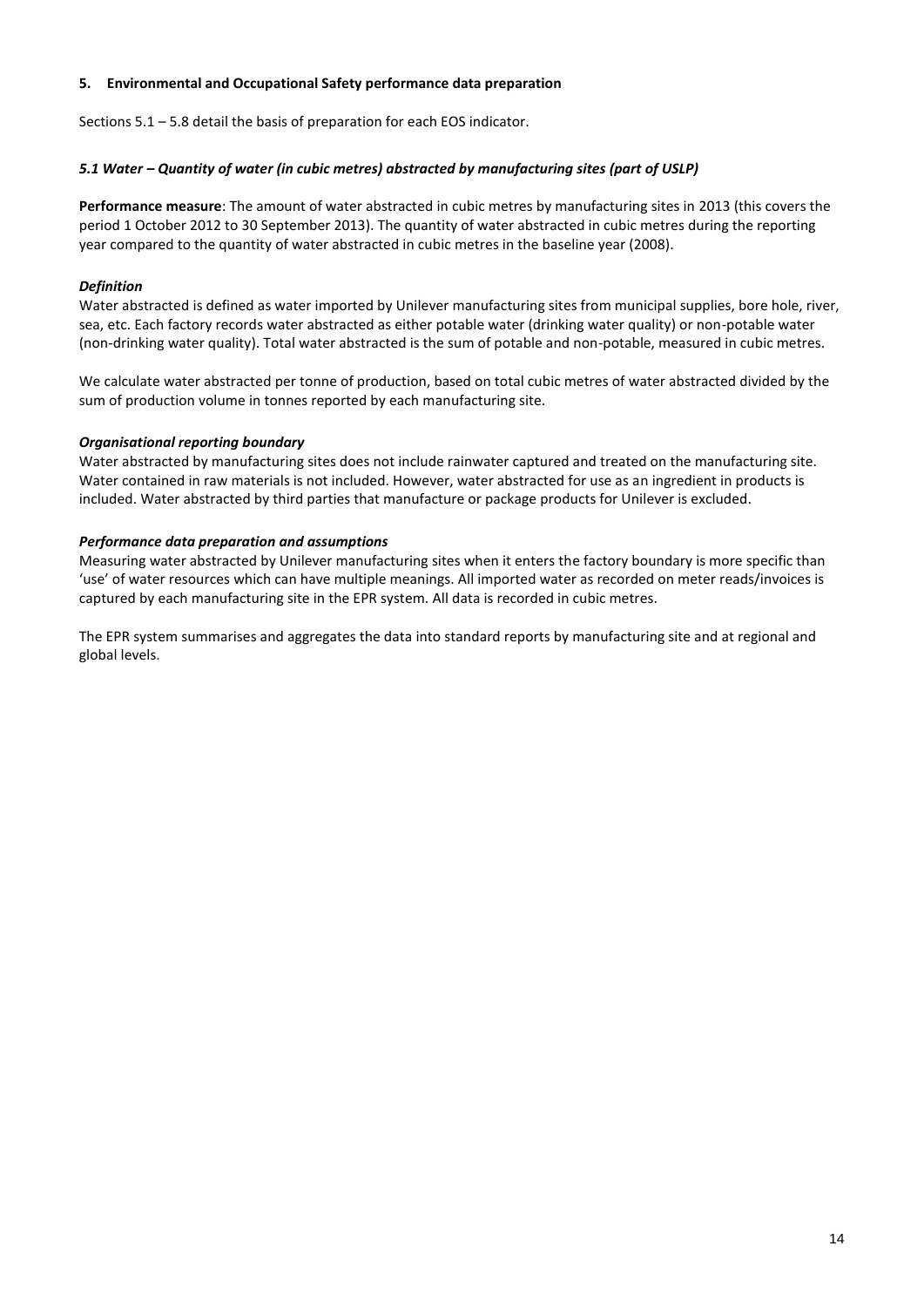### *5.2 Emissions of chemical oxygen demand (COD) in kg per tonne of production*

**Performance measure:** Chemical oxygen demand (COD) in kg in 2013 (this covers the period 1 October 2012 to 30 September 2013).

# *Definition*

COD represents the ingredients and product lost from our manufacturing processes in process wastewaters. It arises mainly during cleaning operations.

COD is widely used by regulatory bodies to control industrial wastewaters and to calculate the correct level of charges for downstream municipal wastewater treatment, which is designed to remove most of the COD before the wastewater is discharged to the environment.

# *Organisational reporting boundary*

The Unilever COD data represents the effluent load discharged from the boundary of the manufacturing site. It is typically calculated from a representative concentration of COD in the wastewater and volumetric flow of the wastewater.

# *Performance data preparation and assumptions*

The COD load is typically calculated using COD concentration data measured in on-site laboratories or those of wastewater treatment companies and volumetric flow data from effluent flow meters on site.

The data does not make any allowance for the fact that based on individual site data we estimate that around a further 90% of this material is removed in municipal wastewater treatment plants. Consequently the COD load which actually reaches the environment is much lower.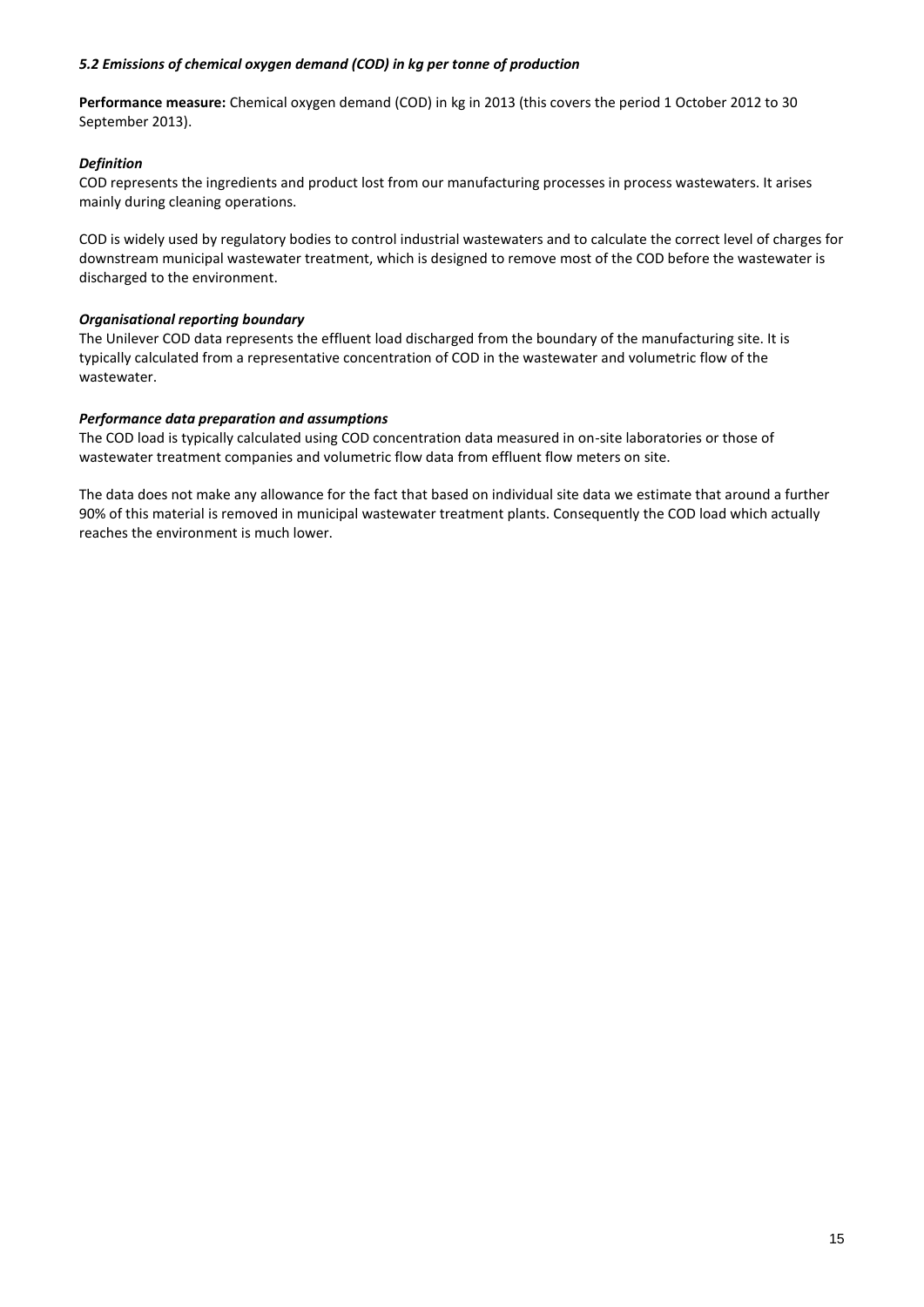# **5.3 and 5.4 Greenhouse gases –**

- **CO<sup>2</sup> emissions from energy use in kg per tonne of production and change in the tonnes of CO<sup>2</sup> from energy use in the year ended 30 September 2013 compared to the 2008 baseline (part of USLP); and**
- **Total energy consumption in GJ per tonne of production**

**Performance measure**: Tonnes of CO<sub>2</sub> emissions from energy used in manufacturing in 2013 (this covers the period 1 October 2012 to 30 September 2013). Absolute emissions during the reporting year compared to absolute emissions in the baseline year (2008).

# *Definition*

Each factory records energy used in manufacturing under various energy sources (e.g. grid electricity, gas, fuel oil, etc.). Each energy use is converted to gigajoules (GJ), using standard conversion factors and calorific values.

CO<sub>2</sub> emissions from energy used in manufacturing sites is calculated from energy sources in gigajoules multiplied by the carbon emission factor for each energy type (in kg  $CO<sub>2</sub>$  per GJ).

Absolute  $CO<sub>2</sub>$  emissions during the reporting year is the sum of  $CO<sub>2</sub>$  emissions for each energy source.

We calculate  $CO<sub>2</sub>$  emissions per tonne of production, based on absolute  $CO<sub>2</sub>$  emissions divided by the sum of production volume in tonnes reported by each manufacturing site.

# *Organisational reporting boundary*

The energy sources that result in  $CO<sub>2</sub>$  emissions include electricity, coal, natural gas, heavy fuel oil, light fuel oil and steam used in manufacturing sites.

 $CO<sub>2</sub>$  emissions from the following uses/sources at our manufacturing sites are excluded:

- diesel/LPG used in forklifts, fire trucks and testing power generators;
- third parties that manufacture or package products for Unilever;
- biogenic fuels (biomass, wood pellets, etc.); and
- renewable electricity purchased from verifiable certification schemes.

Our GHG data does not include minor emissions sources that are beyond our boundary of financial control and that are not material. For example, emissions of  $CO<sub>2</sub>$  from energy used in our offices and warehouses are excluded, although we continue to drive improvements in these areas.

We do not measure levels of three other major GHGs because our emissions are negligible. These are: nitrous oxide (produced mainly in nitric oxide manufacture), perfluorocarbons (mainly associated with aluminium and magnesium production) and sulphur hexafluoride (used in some electrical equipment). GHG emissions associated with fugitive losses of HFC refrigerants are not included within the scope of CO2 emissions from energy used in manufacturing. These are not material compared to emissions from energy used.

### *Performance data preparation and assumptions*

Primary energy use data is taken from meter reads/invoices and captured for each manufacturing site in the EPR system. The EPR system contains factors to convert common units of energy (e.g. cubic metres of gas or tonnes of oil) to a standard unit of energy (GJ).

Carbon emission factors are used to convert energy used in manufacturing to emissions of  $CO<sub>2</sub>$ . Carbon emission factors for fuels are provided by the Intergovernmental Panel on Climate Change (IPCC). Carbon emission factors for electricity reflect the country or sub-region where each manufacturing site is located and are provided by the International Energy Agency (IEA) and local regulatory authorities, for example the United States Environmental Protection Agency (US EPA). Consistent with the USLP metric, this is based on  $CO<sub>2</sub>$  emissions as opposed to GHG emissions.

These metrics are measured in the same way for all manufacturing sites. The EPR system summarises and aggregates the data into standard reports by manufacturing site and at regional and global levels.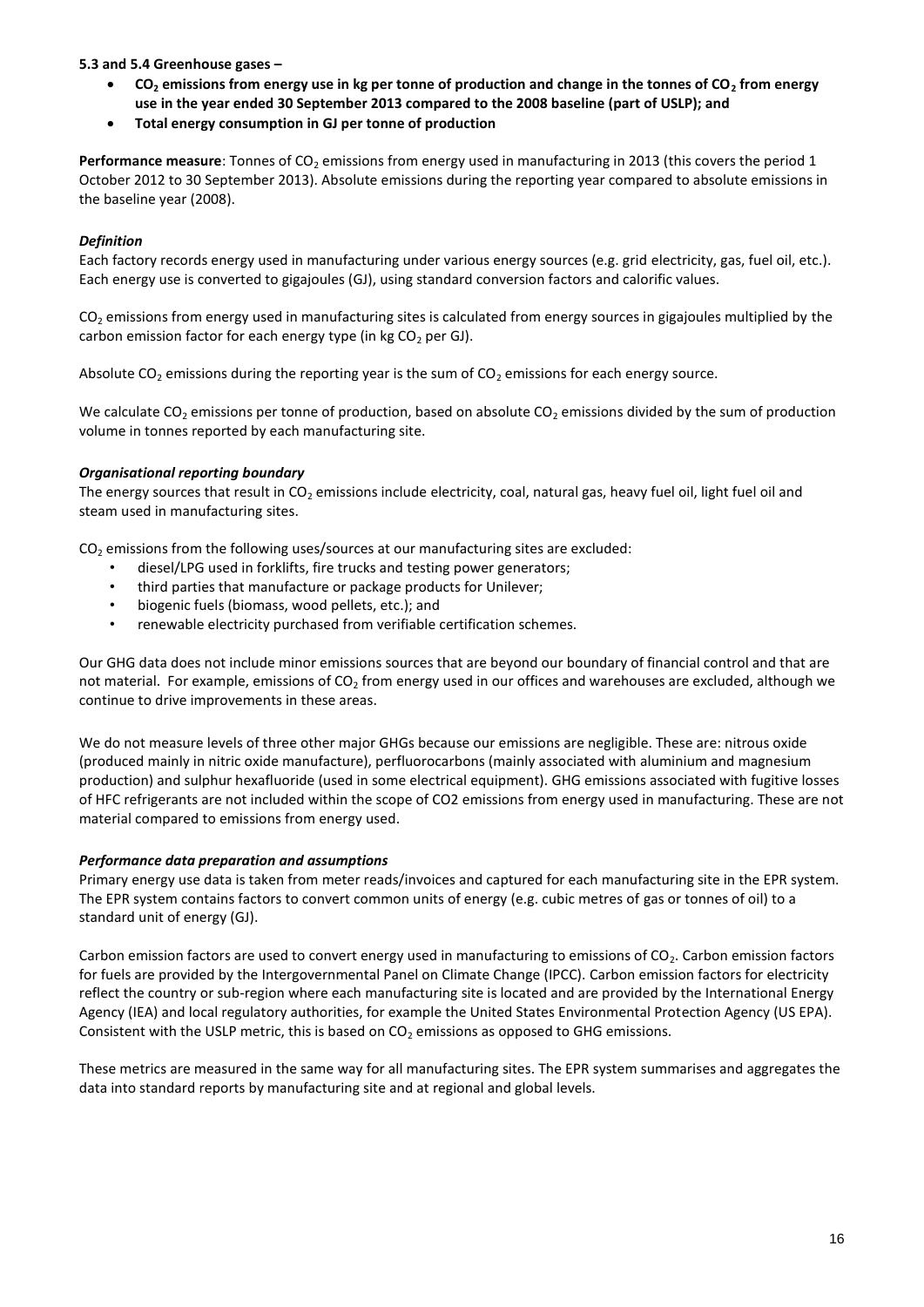# *5.5 and 5.6 Waste –*

- *Hazardous; and*
- *Non-hazardous waste in kg per tonne of production and change in tonnes of total waste in the year ended 30 September 2013 compared to the 2008 baseline (part of USLP)*

**Performance measure**: The amount of hazardous and non-hazardous waste sent for disposal in kg per tonne of production in 2013 (this covers the period 1 October 2012 to 30 September 2013). The change in the tonnes of total waste sent for disposal in the year ended 30 September 2013 compared to the baseline year (2008).

# *Definition*

Waste is defined as hazardous or non-hazardous as classified under local legislation where the manufacturing site is located.

Disposal of waste refers to solid or liquid wastes that are exported from a Unilever manufacturing site to landfill or to incineration without energy recovery.

We calculate kg disposed waste per tonne of production, based on total tonnes of disposed waste divided by the sum of production volume in tonnes reported by each manufacturing site.

# *Organisational reporting boundary*

The metric does not include:

- liquid effluent wastes that are discharged from a site typically via pipeline or road tanker where the chemical oxygen demand (COD) is measured. (These liquid effluent wastes are recorded and reported separately internally);
- waste from building/demolition projects that are not directly related to production; and
- waste disposed by third parties that manufacture or package products for Unilever.

# *Performance data preparation and assumptions*

Sites have access to primary waste data. This is typically from weigh-bridge tickets and invoices from waste providers and is captured by each manufacturing site in the EPR system.

This metric is measured in the same way for all manufacturing sites. The EPR system summarises and aggregates the data into standard reports by manufacturing site and at regional and global levels.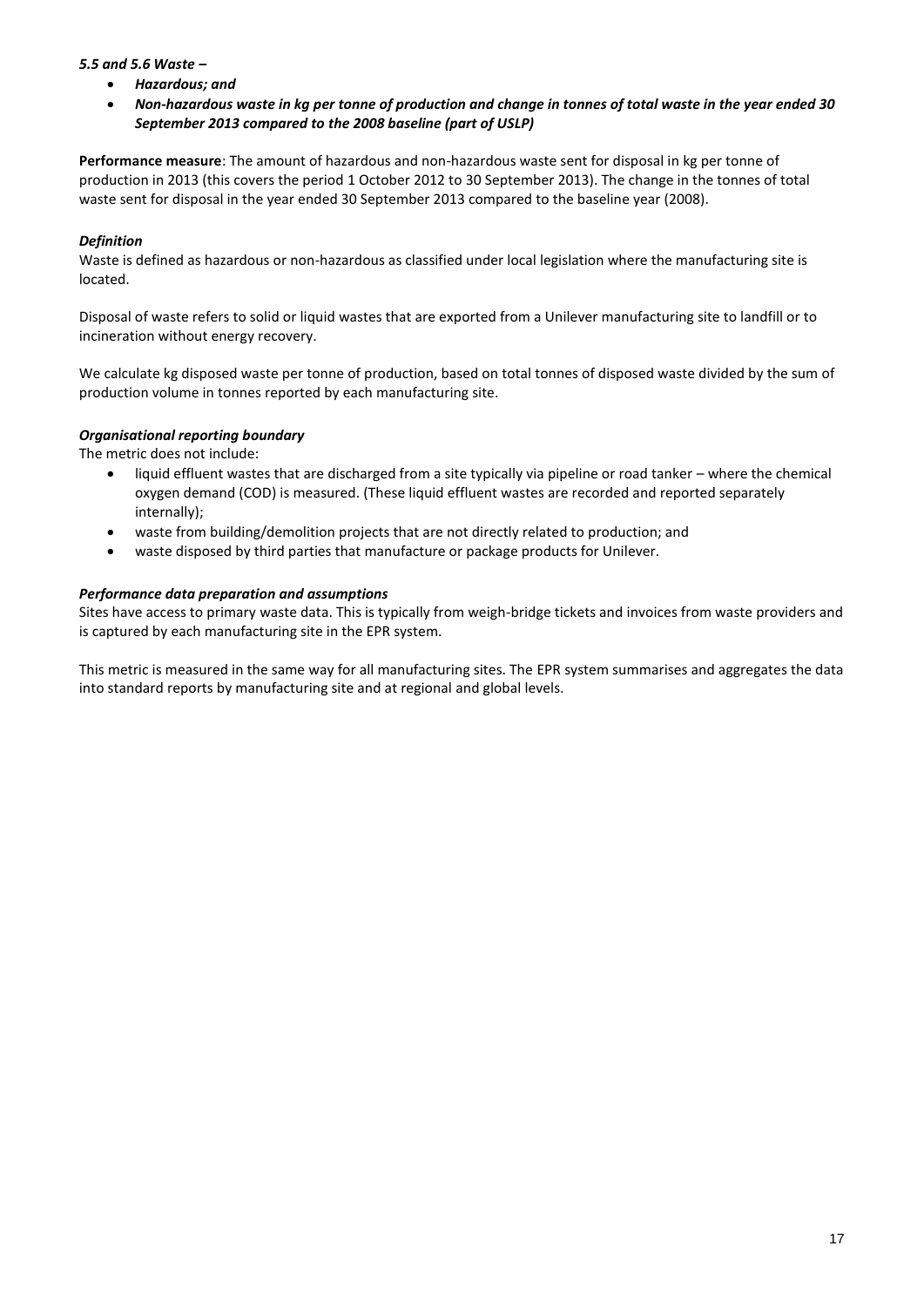# *5.7 Occupational safety – Reduce workplace injuries and accidents (fatalities)*

**Performance measure**: The number of occupational injury or work-related ill-health (WRIH) events which results from exposure to an occupational health and safety hazard(s), in the course of employment which results in death in 2013 (this covers the period 1 October 2012 to 30 September 2013).

### *Definition and organisational reporting boundary*

The following are referred to as Class A fatalities and are included in the scope of this indicator:

- Fatal occupational injuries and/or fatal work-related ill-health (WRIH) cases which occur on, or across the immediate external perimeter, of a Unilever site to a Unilever employee, while he/she is on duty, a contractor while he/she is working for Unilever (including on-site third-party operations) or a person visiting the Unilever site.
- Fatal occupational injuries or work-related ill-health (WRIH) which occur while a Unilever employee is away from a Unilever site but on company business (i.e. while on duty).

We record any of the following types of fatality, categorised as Class B and C, separate to those described above. They are not included in the scope of the fatal accident indicator but are reported separately internally:

- All fatal accidents involving members of the public which are associated with Unilever's own operations and/or associated with a Unilever employee while they are on duty. This does not include outsourced activities undertaken for us by third parties other than any fatal accidents at contract manufacturers/packers which occur while their employees are engaged in work for Unilever.
- In 2013, we introduced the recording of deaths from natural causes and suicides of anyone within a Unilever site. These incidents are only reportable internally.

### *Performance data preparation and assumptions*

We collect data and report on three categories of fatal accidents: employee on-site, employee off-site and contractor on‐site.

In addition to this fatality data, where such accidents may be deemed to be associated with our operations, Unilever also requires its individual organisations/units to report fatal accidents involving members of the public and those which occur at third‐party contract manufacturers where they are producing goods and services for us. In common with other companies in our industrial sector, these incidents are only reportable internally.